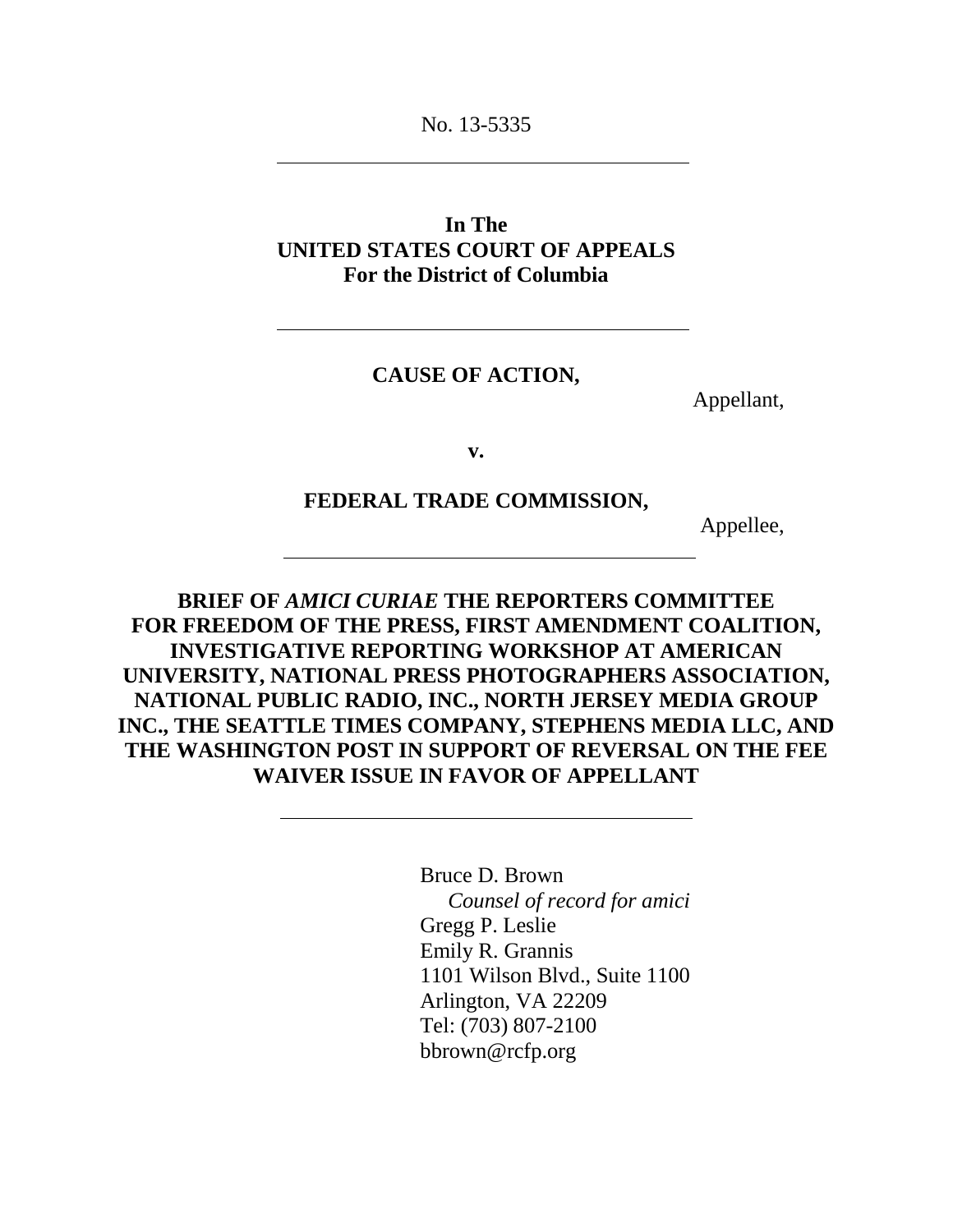#### **OF COUNSEL**

<span id="page-1-0"></span>Peter Scheer First Amendment Coalition 534 Fourth St., Suite B San Rafael, CA 94901

Mickey H. Osterreicher 1100 M&T Center, 3 Fountain Plaza, Buffalo, NY 14203 *Counsel for National Press Photographers Association*

Greg Lewis Denise Leary Ashley Messenger National Public Radio, Inc. 1111 North Capitol St. NE Washington, D.C. 20002

Jennifer A. Borg General Counsel North Jersey Media Group Inc. 1 Garret Mountain Plaza Woodland Park, NJ 07424

Bruce E. H. Johnson Davis Wright Tremaine LLP 1201 Third Ave., Suite 2200 Seattle, WA 98101 *Counsel for The Seattle Times Co.*

Mark Hinueber Vice President/General Counsel & Director of Human Resources Stephens Media LLC P.O. Box 70 Las Vegas, NV 89125

John B. Kennedy James A. McLaughlin Kalea S. Clark The Washington Post 1150 15th Street, N.W. Washington, D.C. 20071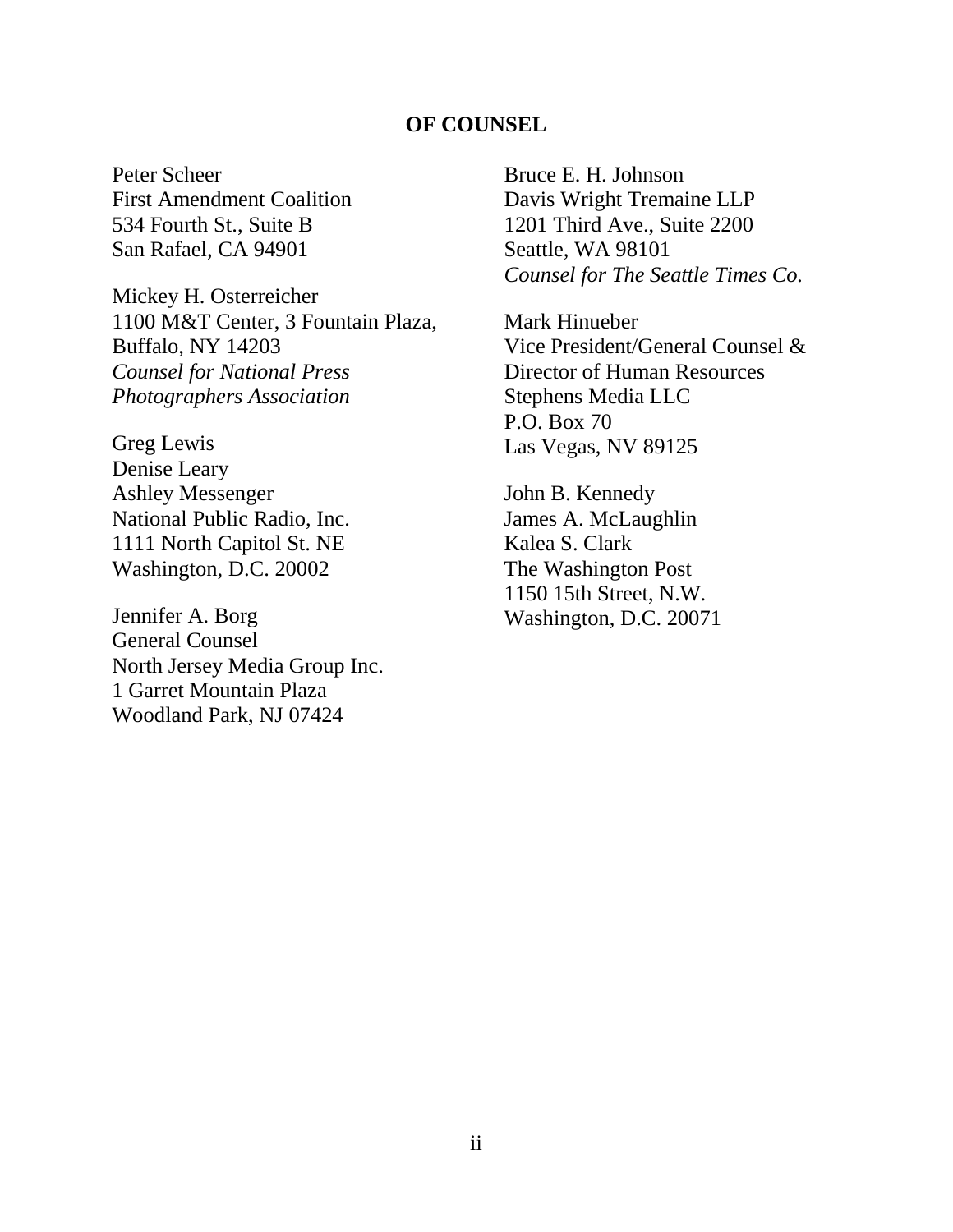### <span id="page-2-0"></span>**CERTIFICATE AS TO PARTIES, RULINGS AND RELATED CASES**

Pursuant to Circuit Rule 28(a)(1), *amici* state as follows:

### **A. Parties and** *Amici*

All parties, intervenors and *amici* appearing in this Court are listed in Brief of Appellant and *amici*'s Notice of Intention to Participate, except for The Seattle Times Company and The Washington Post. Daily Caller News Foundation is also participating as *amicus*.

## **B. Rulings Under Review**

References to the rulings at issue appear in Brief for Appellant.

## **C. Related Cases**

Pursuant to Circuit Rule 28(a)(1)(C), counsel for *amici* state that they are not aware of any related cases pending in this Court, or any Court of Appeals, or any other court within the District of Columbia.

## **STATUTES AND REGULATIONS**

<span id="page-2-1"></span>Pertinent statutes and regulations are reproduced in the Addendum to the Brief of Appellant.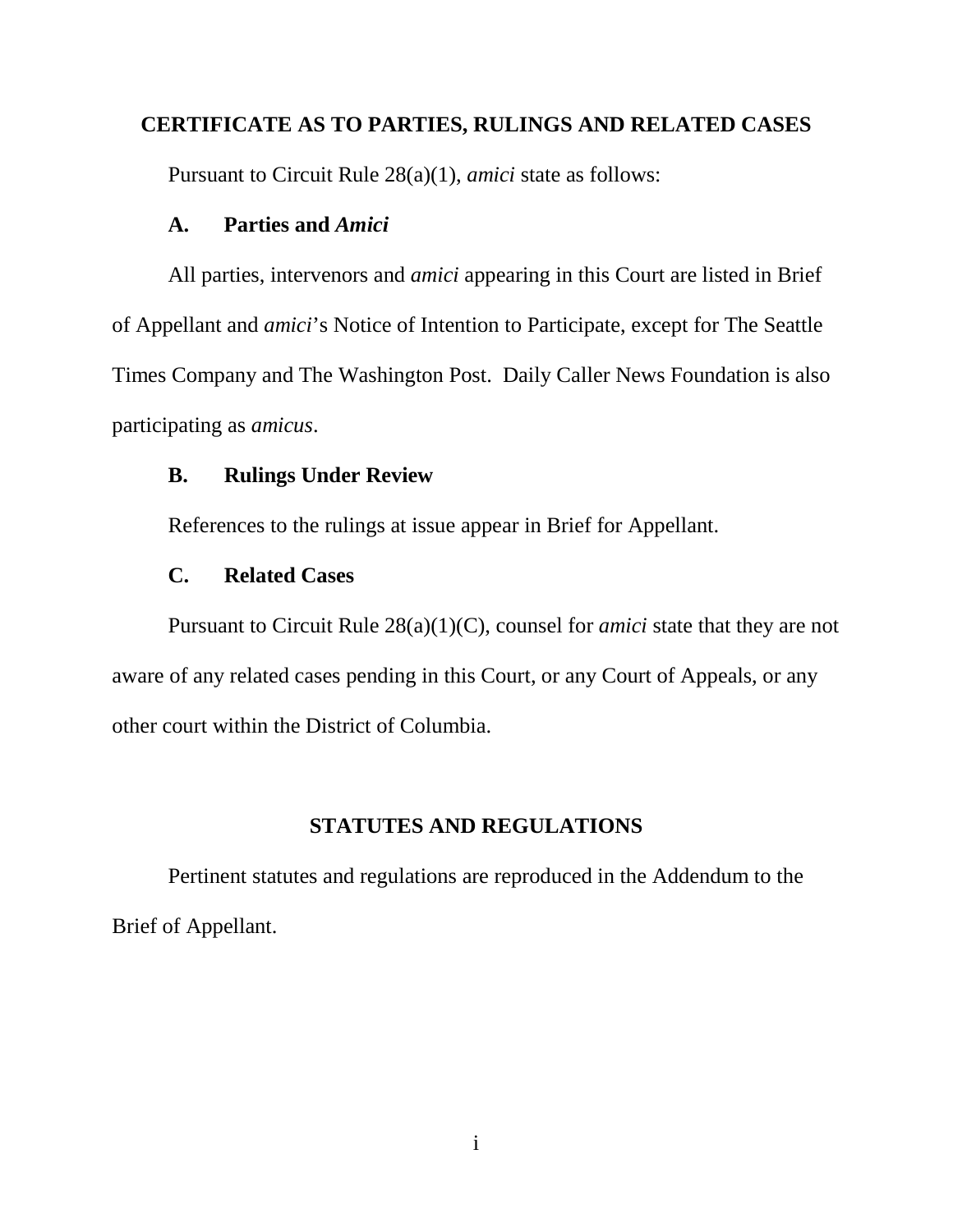#### **CORPORATE DISCLOSURE STATEMENTS**

<span id="page-3-0"></span>**The Reporters Committee for Freedom of the Press** is an unincorporated association of reporters and editors with no parent corporation and no stock.

**First Amendment Coalition** is a nonprofit organization with no parent company. It issues no stock and does not own any of the party's or *amicus*' stock.

**The Investigative Reporting Workshop** is a privately funded, nonprofit news organization affiliated with the American University School of Communication in Washington. It issues no stock.

**National Press Photographers Association** is a 501(c)(6) nonprofit organization with no parent company. It issues no stock and does not own any of the party's or *amicus*' stock.

**National Public Radio, Inc.** is a privately supported, not-for-profit membership organization that has no parent company and issues no stock.

**North Jersey Media Group Inc.** is a privately held company owned solely by Macromedia Incorporated, also a privately held company.

**The Seattle Times Company**: The McClatchy Company owns 49.5 percent of the voting common stock and 70.6 percent of the nonvoting common stock of The Seattle Times Company.

**Stephens Media LLC** is a privately owned company with no affiliates or subsidiaries that are publicly owned.

ii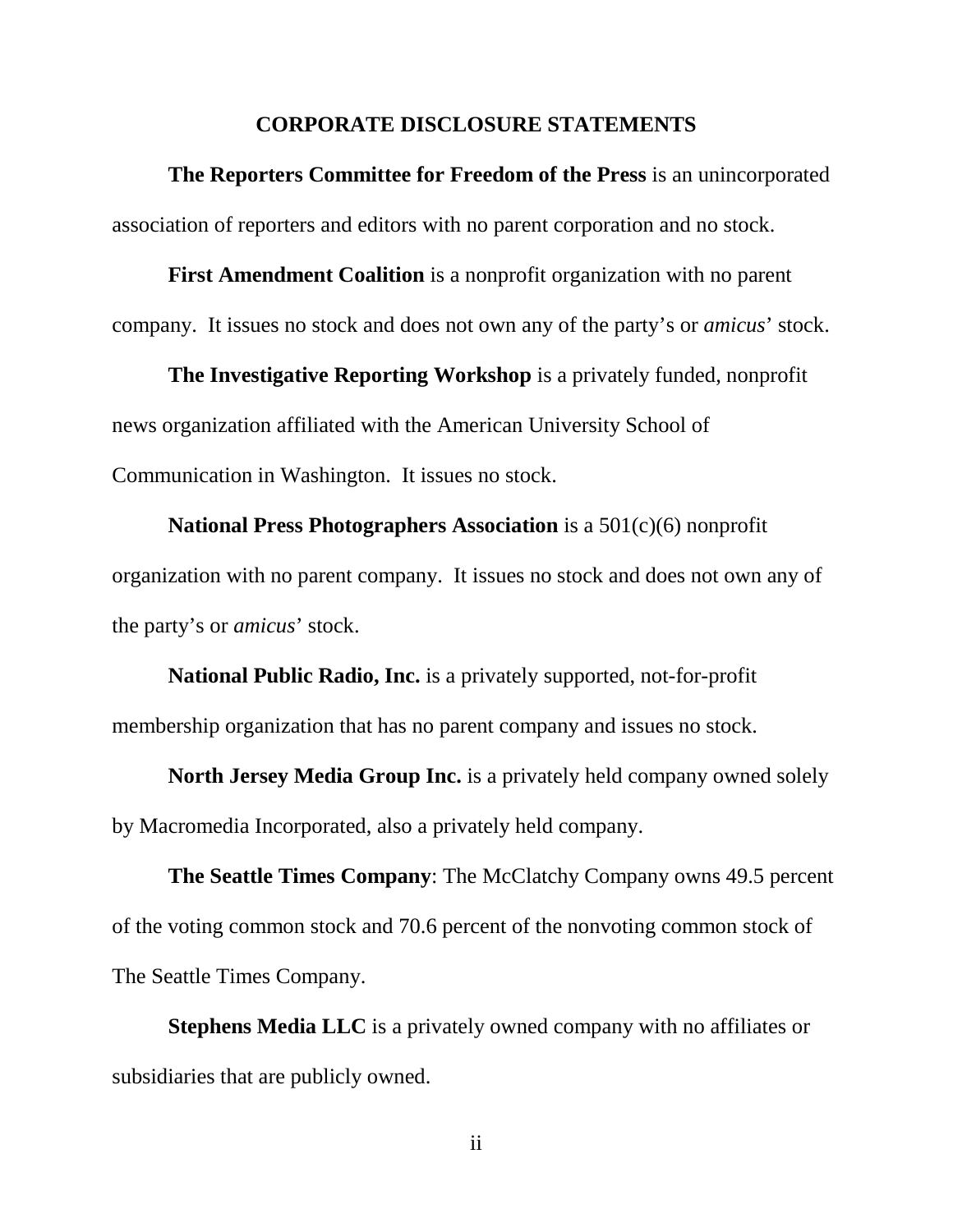# **WP Company LLC d/b/a The Washington Post** is a wholly owned

subsidiary of Nash Holdings LLC. Nash Holdings LLC is privately held and does not have any outstanding securities in the hands of the public.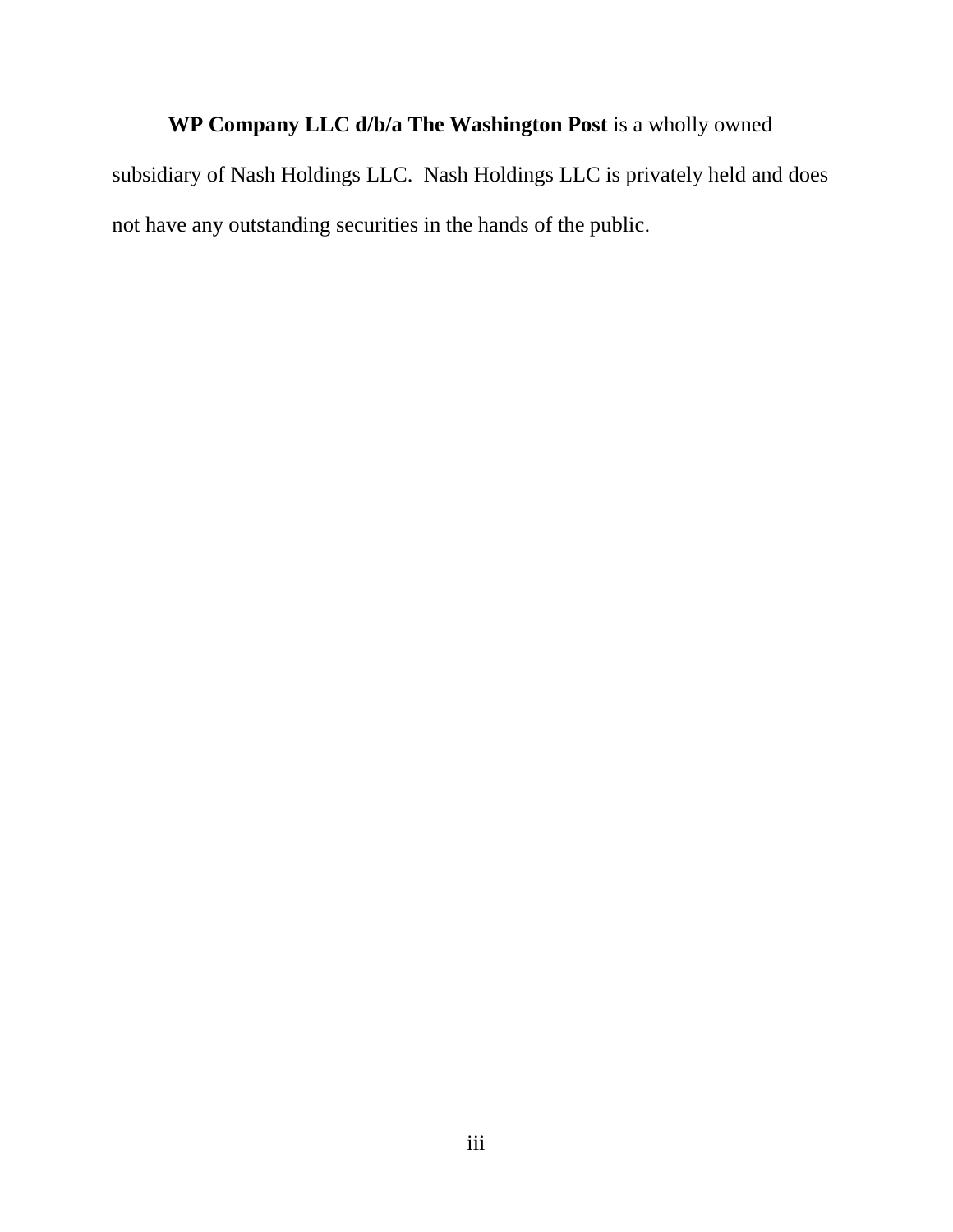## **TABLE OF CONTENTS**

<span id="page-5-0"></span>

| CERTIFICATE AS TO PARTIES, RULINGS AND RELATED CASES  i                                                                                                      |  |  |  |  |
|--------------------------------------------------------------------------------------------------------------------------------------------------------------|--|--|--|--|
|                                                                                                                                                              |  |  |  |  |
|                                                                                                                                                              |  |  |  |  |
|                                                                                                                                                              |  |  |  |  |
|                                                                                                                                                              |  |  |  |  |
|                                                                                                                                                              |  |  |  |  |
|                                                                                                                                                              |  |  |  |  |
|                                                                                                                                                              |  |  |  |  |
|                                                                                                                                                              |  |  |  |  |
| The District Court applied an outdated test to analyze the "news media" fee<br>I.<br>waiver provision, which should instead be interpreted broadly to ensure |  |  |  |  |
| A. The purpose of FOIA generally is to promote government transparency and                                                                                   |  |  |  |  |
| B. FOIA fee waiver provisions specifically were enacted to promote even                                                                                      |  |  |  |  |
| C. Websites are now the second-most used source of news for Americans, so<br>the goals of FOIA need to be applied in the context of the changing media       |  |  |  |  |
| D. The District Court's criteria for determining who qualifies as "news media"<br>are outdated in light of the plain language of FOIA, the congressional     |  |  |  |  |
| The current language of the news media fee waiver provisions supercedes<br>1.                                                                                |  |  |  |  |
| Even if the new statutory language of FOIA leaves some ambiguity in the<br>2.<br>definition of "news media," the drafters clearly intended an expansive      |  |  |  |  |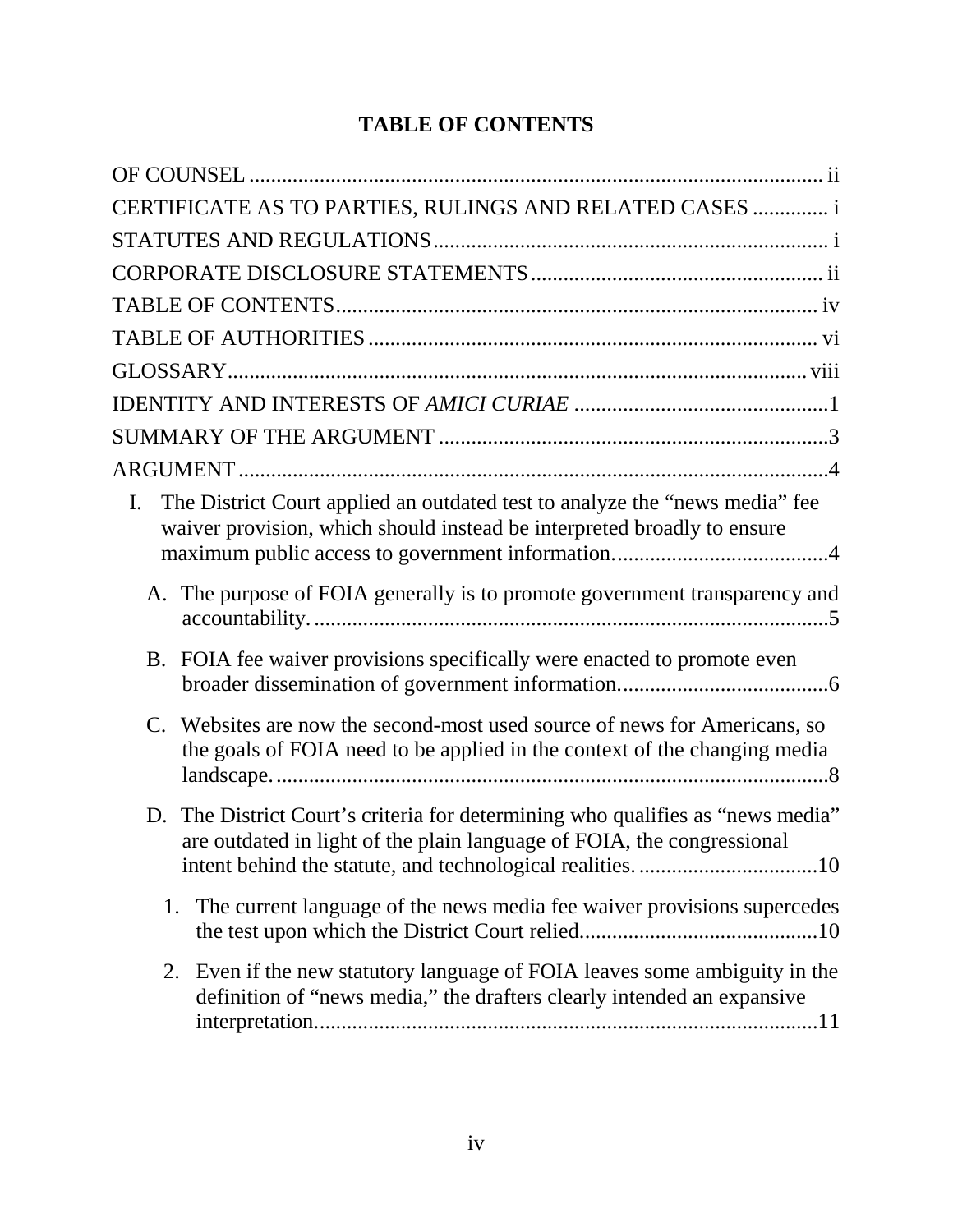|  | 3. Evolving technology makes determining likely public impact based<br>merely on where a requester intends to publish or previous publication or<br>page view records an unreliable and unworkable standard14 |  |
|--|---------------------------------------------------------------------------------------------------------------------------------------------------------------------------------------------------------------|--|
|  | II. The District Court improperly deferred to the agency's interpretation of<br>"public interest," despite being charged with responsibility for a <i>de novo</i>                                             |  |
|  |                                                                                                                                                                                                               |  |
|  |                                                                                                                                                                                                               |  |
|  |                                                                                                                                                                                                               |  |
|  | APPENDIX A …………………………………………………………………………………………21                                                                                                                                                               |  |
|  |                                                                                                                                                                                                               |  |
|  |                                                                                                                                                                                                               |  |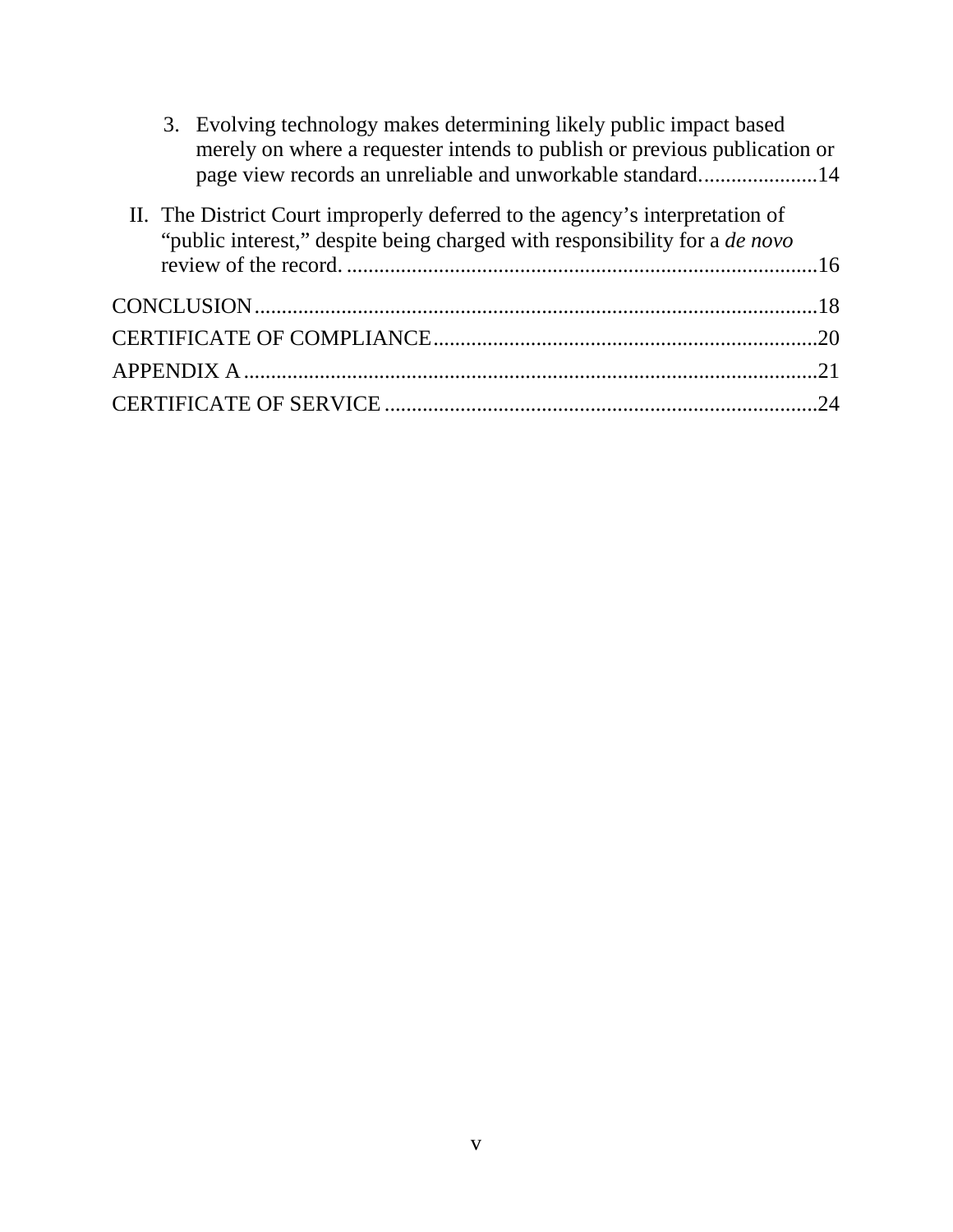## **TABLE OF AUTHORITIES**

## <span id="page-7-0"></span>**Cases**

| Cause of Action v. Fed. Trade Comm'n, 961 F.Supp.2d 142 (2013)  14, 15, 17                                                                 |
|--------------------------------------------------------------------------------------------------------------------------------------------|
|                                                                                                                                            |
|                                                                                                                                            |
| Judicial Watch, Inc. v. Dept. of Justice, 122 F.Supp.2d 5, (D.D.C. 2000)17                                                                 |
| Judicial Watch, Inc. v. Dept. of Justice, 365 F.3d 1108 (D.C. Cir. 2004)18                                                                 |
| Judicial Watch, Inc. v. Rossotti, 326 F.3d 1309 (D.C. Cir. 2003)18                                                                         |
| <b>Statutes</b>                                                                                                                            |
|                                                                                                                                            |
| <b>Other Authorities</b>                                                                                                                   |
| 132 Cong. Rec. S14,033 (daily ed. Sept. 27, 1986) (statement of                                                                            |
| 132 Cong. Rec. H9,464 (daily ed. Oct. 8, 1986) (statement of Rep. English) 12                                                              |
| 153 Cong. Rec. 15,831 (Dec. 18, 2007) (statement of Sen. Leahy) 13, 16                                                                     |
| David Cay Johnson, "Muzzling the Freedom of Information Act," NEWSWEEK                                                                     |
|                                                                                                                                            |
| Matthew L. Schafer, Toll Gates to Public Information: Establishing a Broad<br>Interpretation of the FOIA's News Media Fee Waiver Provision |
| Michael Russo, Are Bloggers Representatives of the News Media Under the<br>Freedom of Information Act?, 40 COLUM. J.L. & SOC. PROBS. 225   |
| Shawn Musgrave, FOI Request: Air Force Commercial Requester List,<br>MUCKROCK (March 25, 2014), available at http://bit.ly/OixxDn 7        |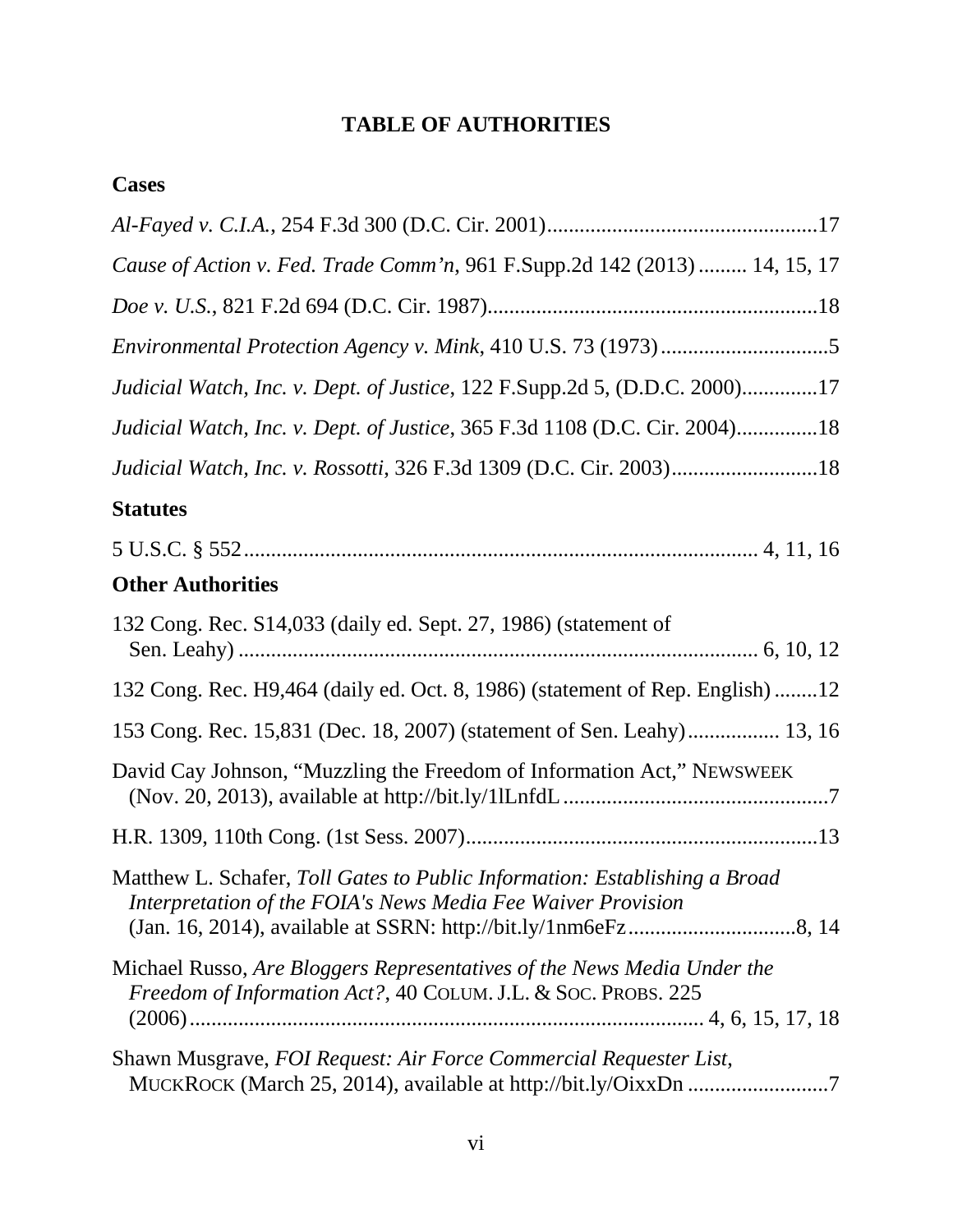| Shawn Musgrave, Navy: If You Don't Charge, You're Not 'News Media,'             |
|---------------------------------------------------------------------------------|
| Statement by the President upon Signing S.1160, Office of the White House Press |
| THE PEW RESEARCH CENTER FOR PEOPLE AND THE PRESS, <i>Trends in News</i>         |
| <b>Regulations</b>                                                              |
|                                                                                 |
| The Freedom of Information Reform Act of 1986,                                  |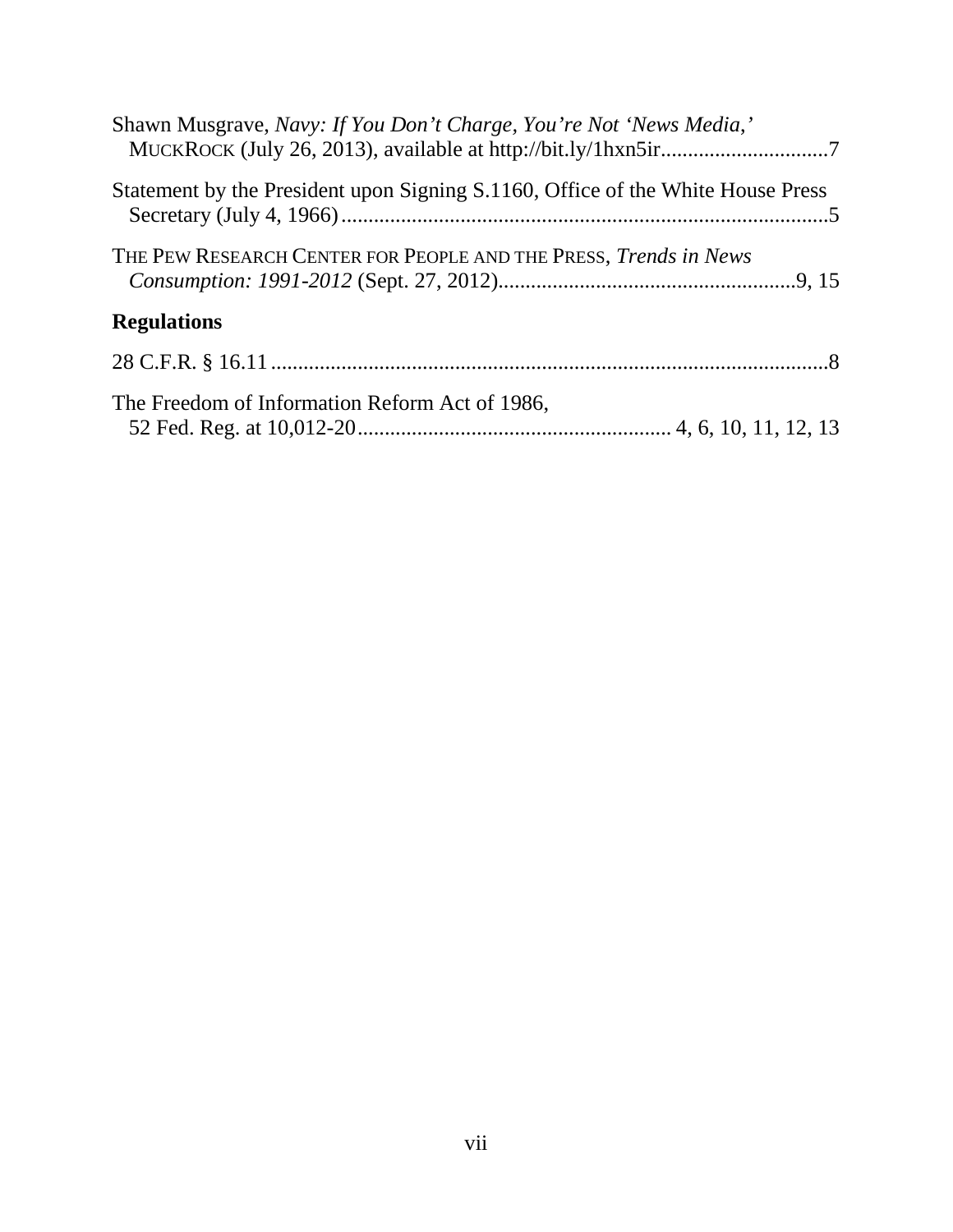## **GLOSSARY**

- <span id="page-9-0"></span>"COA" means Cause of Action.
- "FOIA" means the Freedom of Information Act, 5 U.S.C. 552 et seq.
- "FTC" means the Federal Trade Commission.
- "OMB" means the Office of Management and Budget.
- "OPEN Government Act" means Openness Promotes Effectiveness in our National Government Act.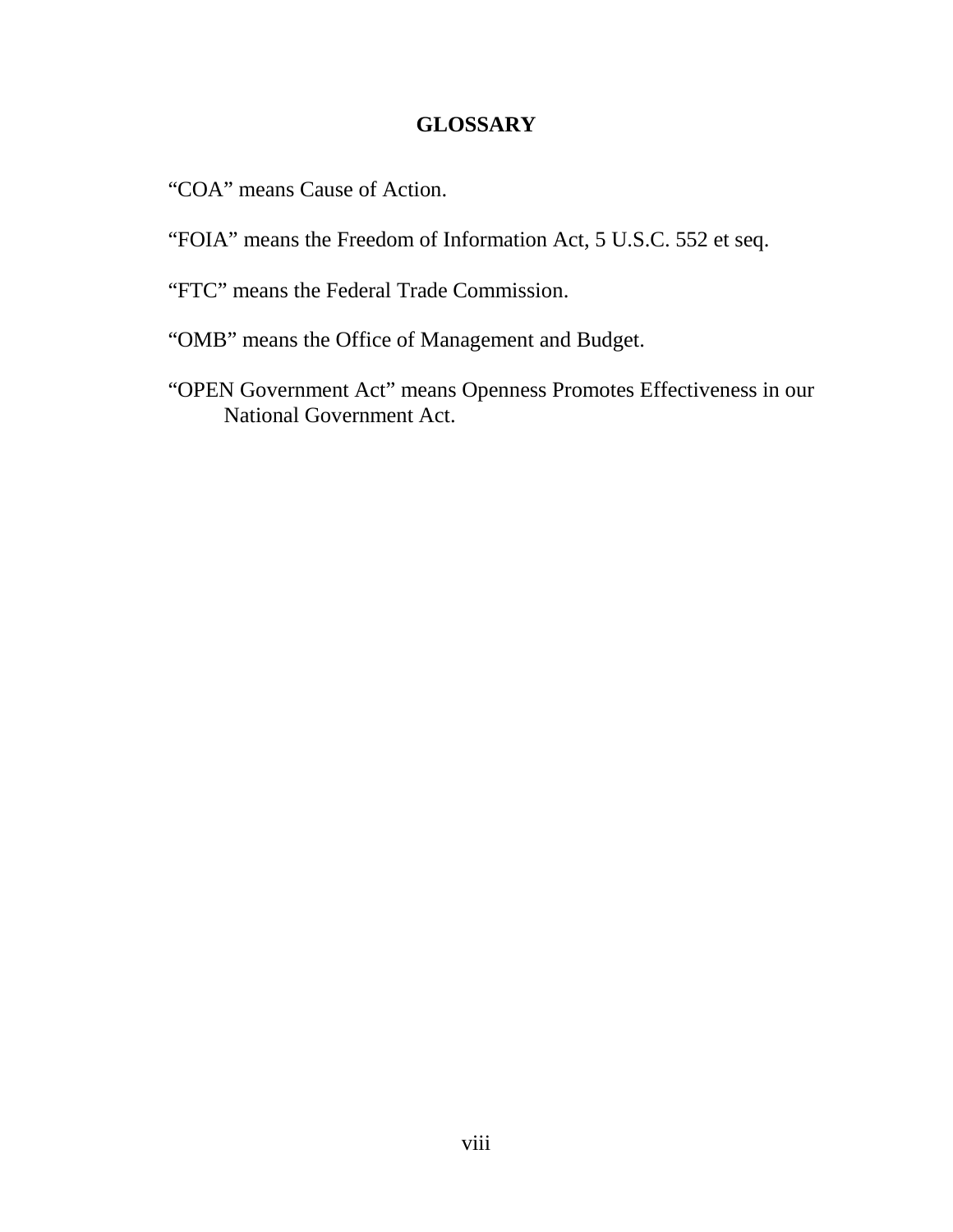#### **IDENTITY AND INTERESTS OF AMICI CURIAE**

<span id="page-10-0"></span>*Amici curiae* are The Reporters Committee for Freedom of the Press, First Amendment Coalition, Investigative Reporting Workshop at American University, National Press Photographers Association, National Public Radio, Inc., North Jersey Media Group Inc., The Seattle Times Company, Stephens Media LLC, and The Washington Post. *Amici* are described in more detail in Appendix A. Pursuant to F.R.A.P. 29(a) this brief is filed with the consent of all parties.<sup>[1](#page-10-1)</sup>

This case centers on a question that strikes at one of the central accountability principles of democratic government: how far government agencies and the courts can go in defining what is "news" and of "public interest," and thus merits disclosure without hefty fees to the requester. As advocates for the media and the media's ability to gather information from the government and disseminate information to the public, *amici* have a strong interest in ensuring that both established and new media outlets can obtain fee waivers for public records. *Amici* also have a strong interest in ensuring that the needs of the public, and not the interests of the government, determine what is "in the public interest," and that even yet-unpublicized issues can be brought to light in service of that interest.

<span id="page-10-1"></span><sup>&</sup>lt;sup>1</sup> Pursuant to Fed. R. App. P. 29 $(c)(5)$ , undersigned counsel for *amici* hereby certifies that no party's counsel authored this brief in whole or part. No party or party's counsel contributed money that was intended to fund preparing or submitting the brief. No person, other than *amici curiae*, their members, or their counsel, contributed money that was intended to fund preparing or submitting the brief.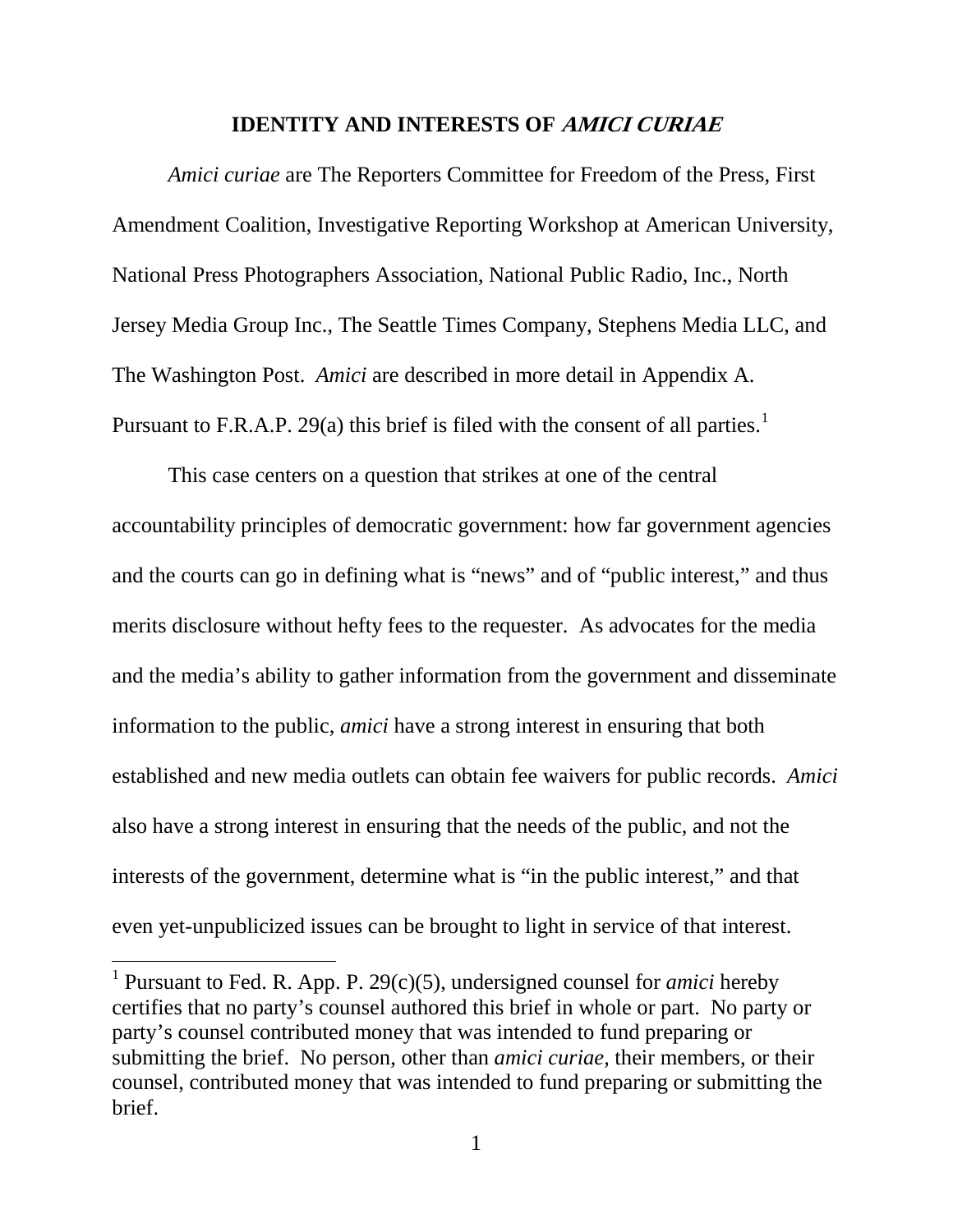If the District Court's denial of Cause of Action's fee waiver requests is allowed to stand, it could make it much more difficult for new media to obtain public records without being forced to pay prohibitively high fees. This case thus has implications beyond the outcome for the parties directly involved, and could make it difficult for the news media to fully report on the workings of government for the benefit of the public.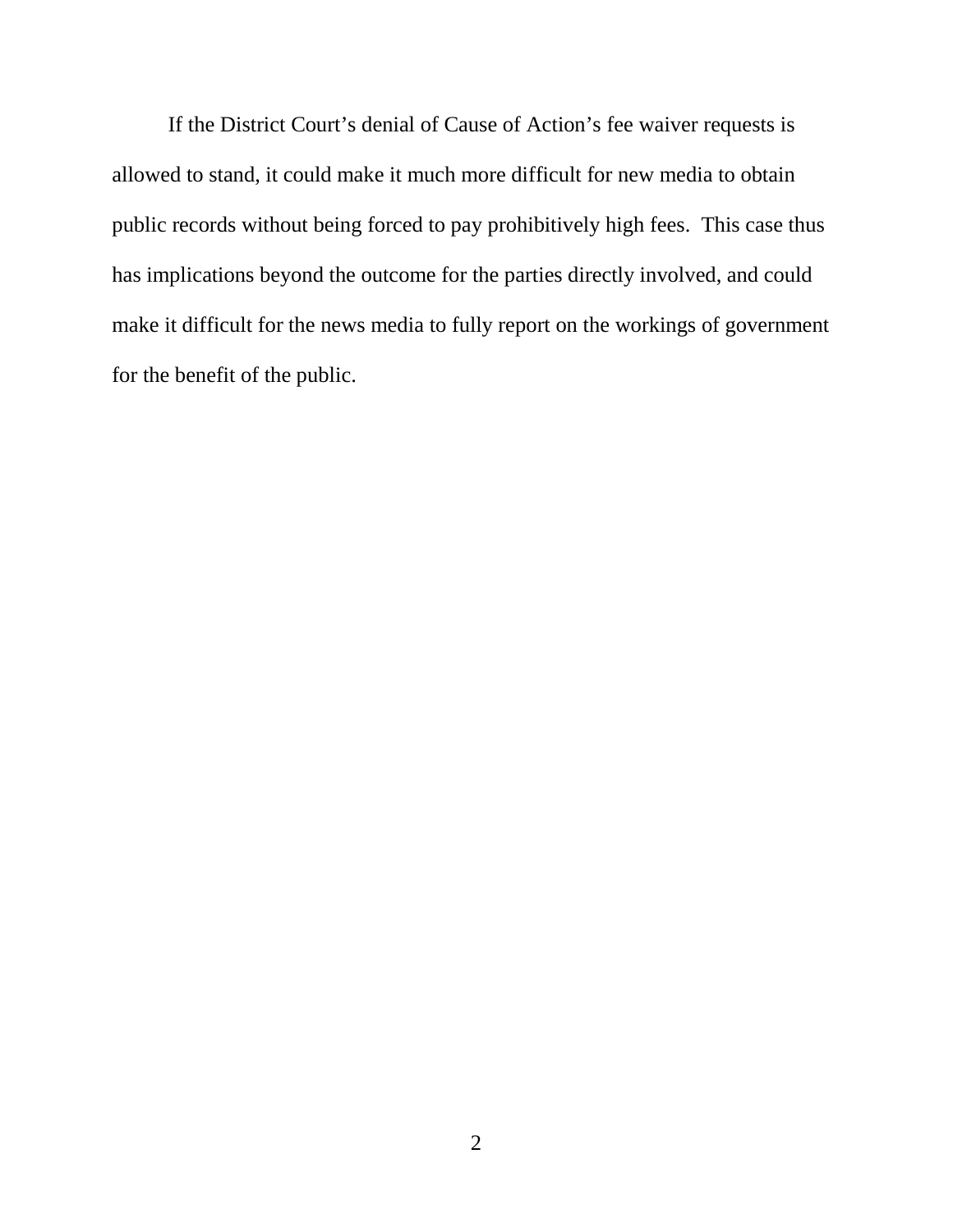#### **SUMMARY OF THE ARGUMENT**

<span id="page-12-0"></span>The Freedom of Information Act ("FOIA"), 5 U.S.C. § 552, was enacted in 1966 to promote government transparency and accountability, and has been modified several times over the past 48 years to better serve those goals. While professional journalists at established media outlets have been the primary conduits for public access to government information since then, the rise of the Internet has allowed less-established media groups and individual journalists to request, analyze and distribute information and enrich public understanding in recent years.

FOIA and its fee waiver provisions are meant to encourage wider public access and more thorough examinations of government activities, two goals that are both threatened by the District Court's interpretation of the news media and public interest fee waiver provisions. By employing an outdated analysis of "news media" and accepting the Federal Trade Commission's ("FTC") framework for analyzing "public interest," the District Court improperly restricted access to government documents and denied Cause of Action ("COA") its fee waiver.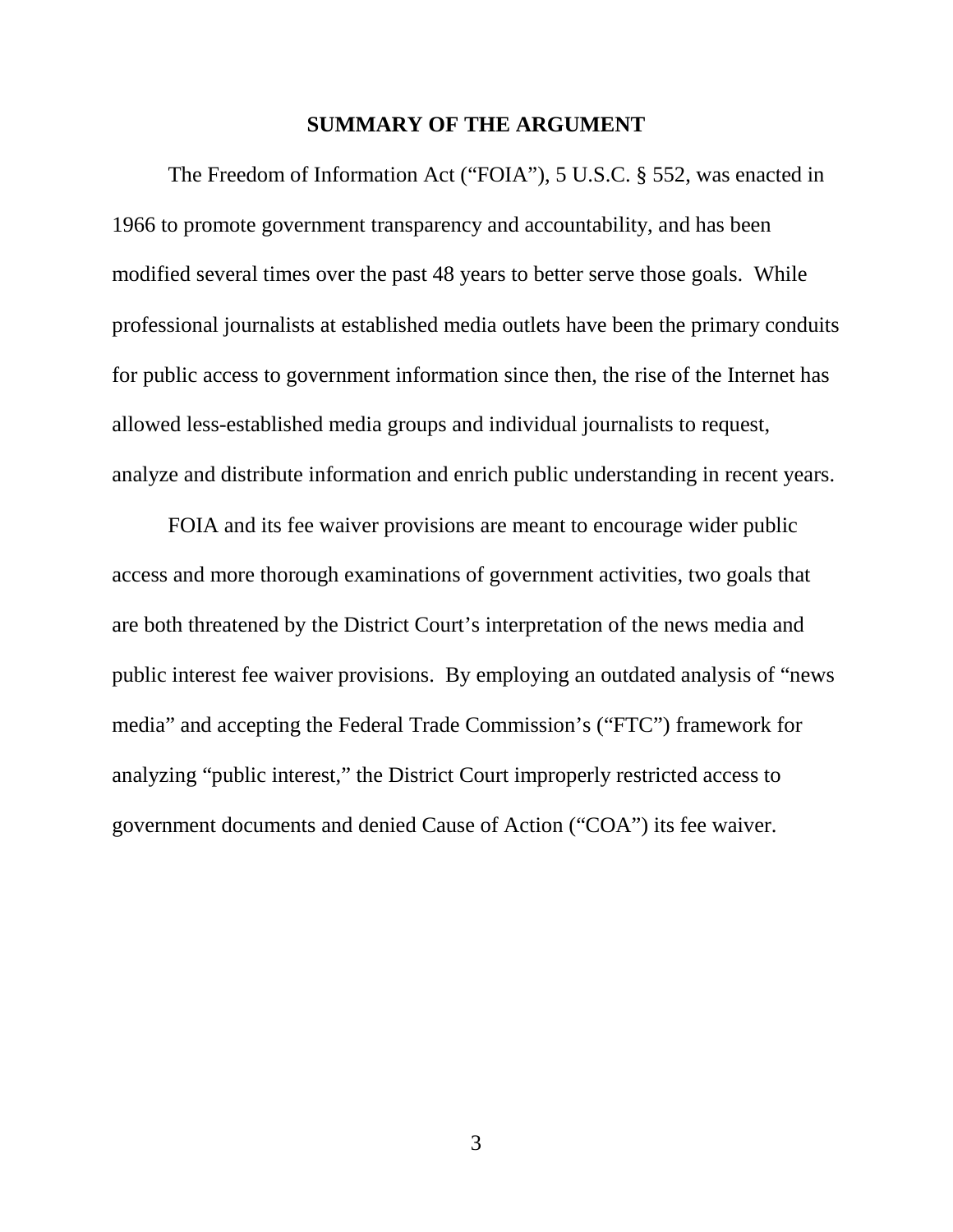#### **ARGUMENT**

## <span id="page-13-1"></span><span id="page-13-0"></span>**I. The District Court applied an outdated test to analyze the "news media" fee waiver provision, which should instead be interpreted broadly to ensure maximum public access to government information.**

Congress passed FOIA in 1966 to increase government transparency and "allow[ ] the general public easier access to information about government activities." Michael Russo, *Are Bloggers Representatives of the News Media Under the Freedom of Information Act?*, 40 COLUM.J.L. & SOC. PROBS. 225, 237 (2006). In 1986, Congress added fee waiver provisions to FOIA, a move that created several categories of requesters, each of whom are charged for different services related to producing government records. Representatives of the news media pay only duplication costs and receive 100 pages of documents free. 5 U.S.C. § 552(a)(4). When Congress passed the 1986 amendments to FOIA, the Office of Management and Budget ("OMB") enacted regulations to guide agencies in interpreting the fee waiver provisions. The Freedom of Information Reform Act of 1986, 52 Fed. Reg. at 10,012-20. The OMB regulations were narrow, though, and in 2007, Congress expanded the definition of "representative of the news media" in FOIA's fee waiver provision.

FOIA was intended to provide broad access to government records, and its fee waiver provisions were mechanisms to further that goal. *See* Russo, 40 COLUM.J.L. & SOC. PROBS. at 228. Despite the best efforts of Congress to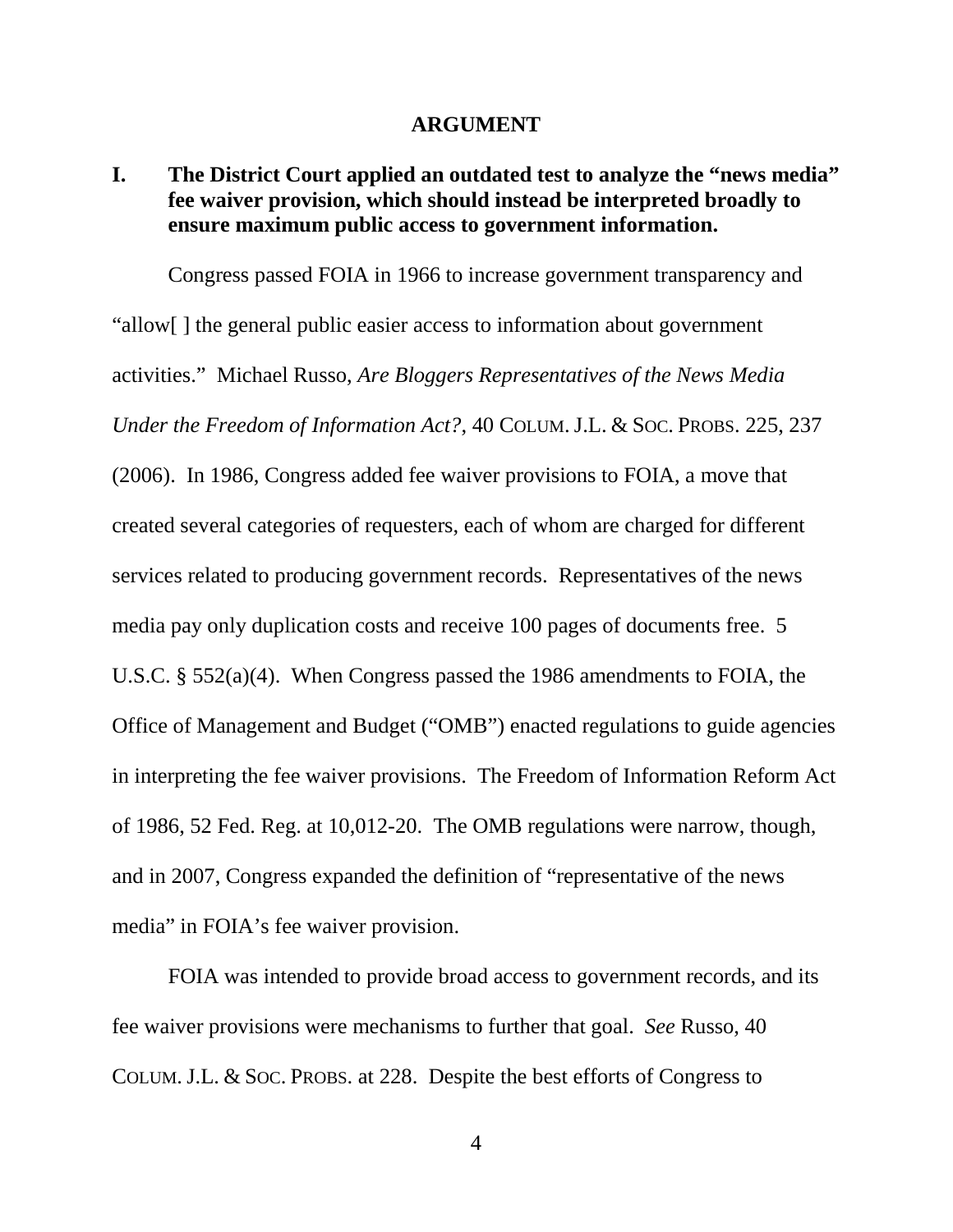emphasize how important it is to broadly define "representative of the news media" for the purposes of a FOIA fee waiver, courts and government agencies have continued to apply inappropriately narrow definitions. This Court should ensure that the standard applied aligns with what Congress intended and what best serves FOIA's goals of government transparency and accountability.

### <span id="page-14-0"></span>**A. The purpose of FOIA generally is to promote government transparency and accountability.**

The Freedom of Information Act was signed into law in 1966 to protect "one of our most essential principles: [ . . . ] No one should be able to pull curtains of secrecy around the decisions which can be revealed without injury to the public interest." Statement by the President upon Signing S.1160, Office of the White House Press Secretary (July 4, 1966). Since FOIA became law, the federal courts have repeatedly made clear that it is to be interpreted broadly and always with the goal of disclosure. *See, e.g., Environmental Protection Agency v. Mink*, 410 U.S. 73, 80 (1973) (noting that "[w]ithout question, the Act is broadly conceived. It seeks to permit access to official information long shielded unnecessarily from public view and attempts to create a judicially enforceable public right to secure such information from possibly unwilling official hands.").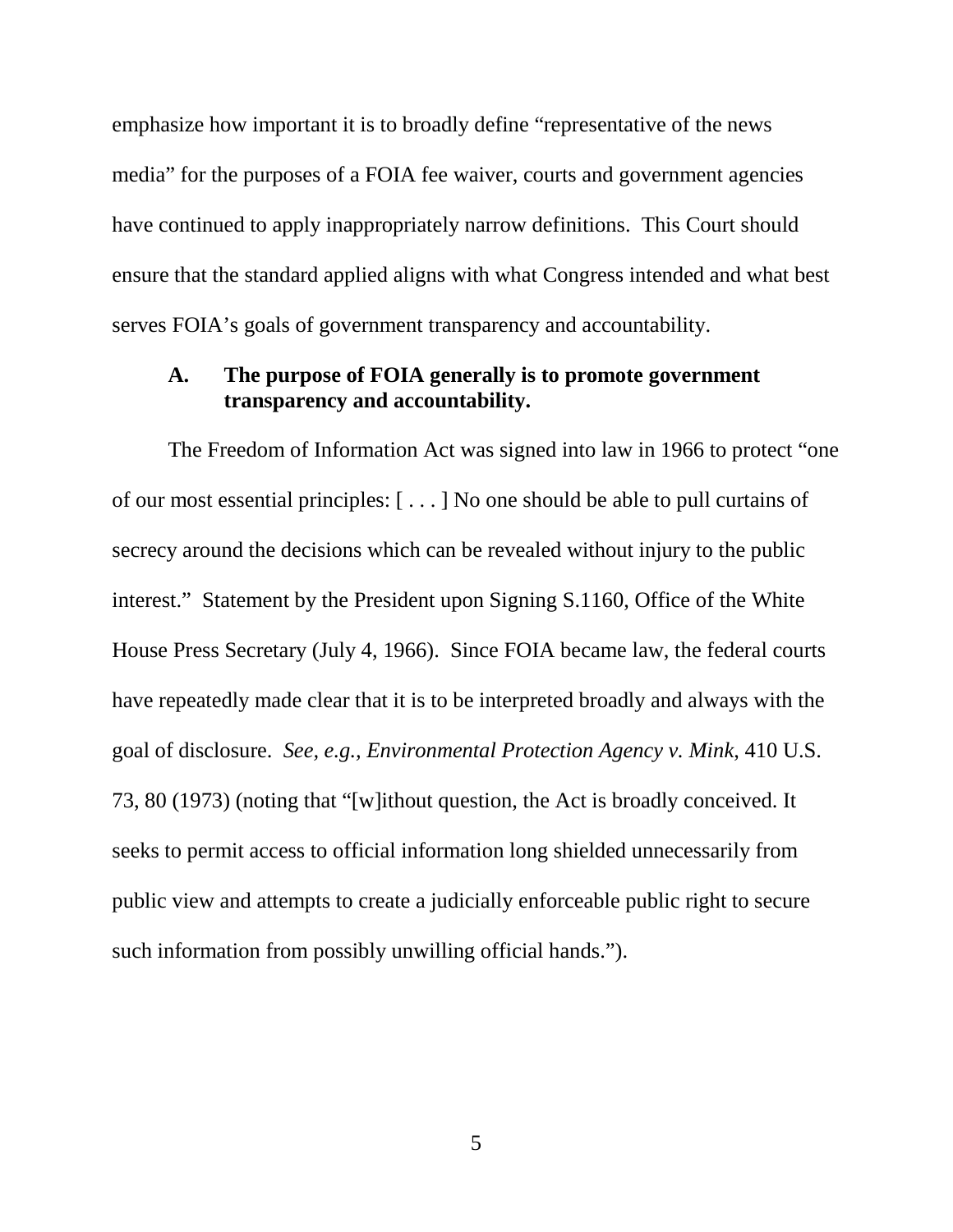## <span id="page-15-0"></span>**B. FOIA fee waiver provisions specifically were enacted to promote even broader dissemination of government information.**

The inclusion of news media and public interest fee waivers in FOIA were meant to "subsidize[ ] those requests most likely to inform the public." Russo, 40 COLUM.J.L. & SOC. PROBS. at 228. In fact, when the first tiered fee structure was introduced into FOIA, Senator Patrick Leahy indicated that he was introducing the Freedom of Information Reform Act in part to "relieve the news media of the need to pay a high cost for access to Government records." 132 Cong. Rec. S14,033 (daily ed. Sept. 27, 1986) (statement of Sen. Leahy); The Freedom of Information Reform Act of 1986, 52 Fed. Reg. at 10,012-20.

Unfortunately, the news media fee waiver provision has not been applied in a manner consistent with Congress's intent in implementing it, and has excluded even members of the traditional media. A recent records request by Shawn Musgrave, an editor at MuckRock, $<sup>2</sup>$  $<sup>2</sup>$  $<sup>2</sup>$  revealed that the Air Force includes more than</sup> 27 traditional media outlets and individual journalists representing them on its "commercial requester" list (i.e. on the list of entities that do not qualify for news media fee waivers). Shawn Musgrave, *FOI Request: Air Force Commercial* 

<span id="page-15-1"></span><sup>&</sup>lt;sup>2</sup> "MuckRock is a collaborative news site that brings together journalists, researchers, activists, and regular citizens to request, analyze and share government documents [ . . . ] The site provides a repository of hundreds of thousands of pages of original government materials, information on how to file requests, and tools to make the requesting process easier. In addition, MuckRock staff and outside contributors do original reporting and analysis of many of the documents received through the site." https://www.muckrock.com/about/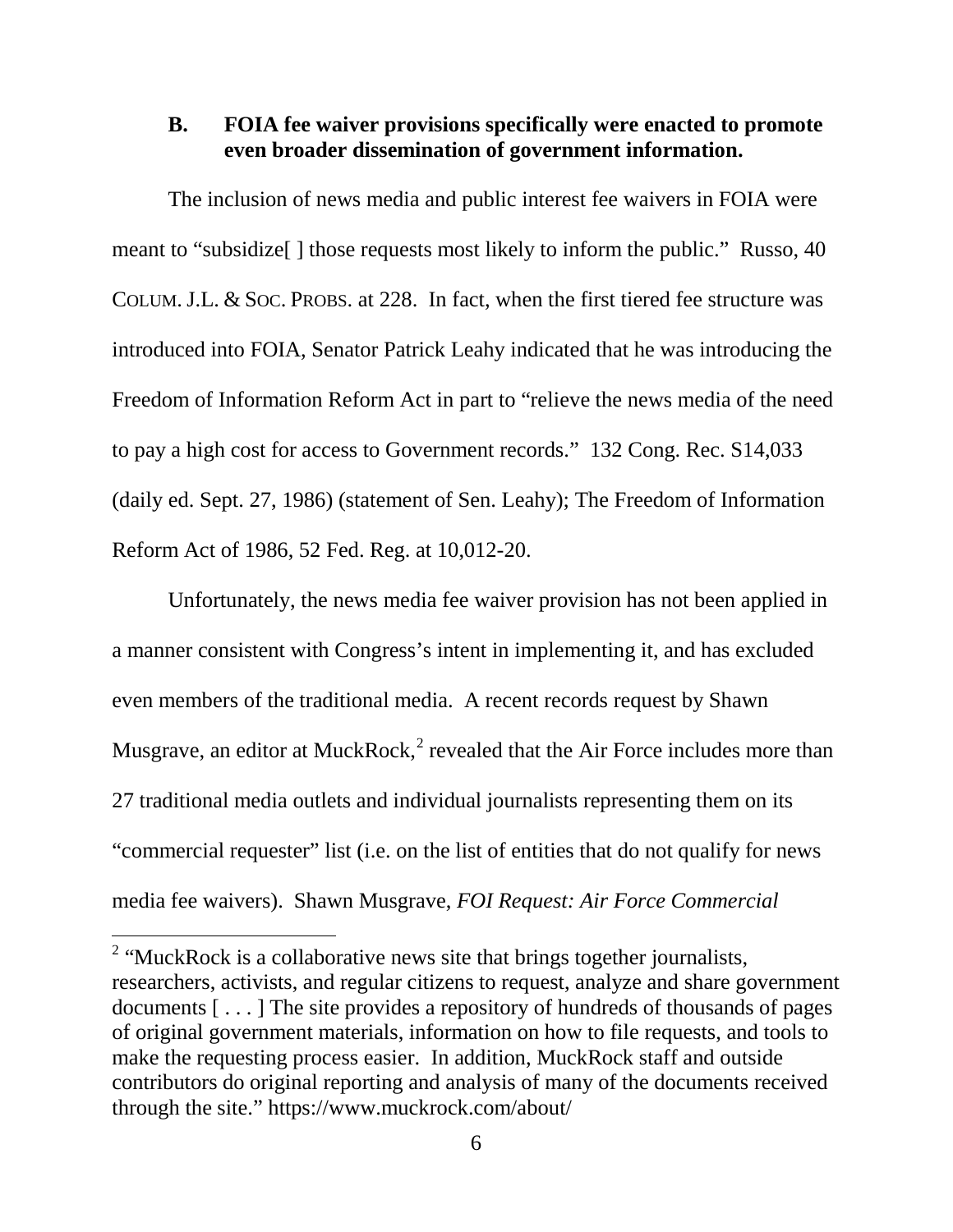*Requester List*, MUCKROCK (March 25, 2014), available at http://bit.ly/OixxDn. Included on that list of so-called commercial requesters were the Associated Press, The New York Times, The Wall Street Journal, Forbes Magazine, and all three network news outlets. *Id.* Surely classifying entities like these as commercial requesters runs afoul of the intent of FOIA and its fee waiver provisions. Musgrave revealed similar problems at the Navy, which seems to require that to qualify for a news media waiver, an outlet must show it disseminates news and "a product is available for purchase or subscription by the general public." Shawn Musgrave, *Navy: If You Don't Charge, You're Not 'News Media*,*'* MUCKROCK (July 26, 2013), available at http://bit.ly/1hxn5ir. "By this standard, reporters from online-only, no-paywall publications such as The Huffington Post or ProPublica need [not] even ask for media requesters [status]. Someone should alert the Pulitzer committee, which has awarded journalism's top honor to both sites, in turn." *Id.* Similarly, the Coast Guard has denied news media fee waivers to outlets like *High Country News*, an environmental magazine with 25,000 paid subscribers, on the theory that its circulation was too small. David Cay Johnson, "Muzzling the Freedom of Information Act," NEWSWEEK (Nov. 20, 2013), available at http://bit.ly/1lLnfdL. Even the Department of Justice has not updated its FOIA fee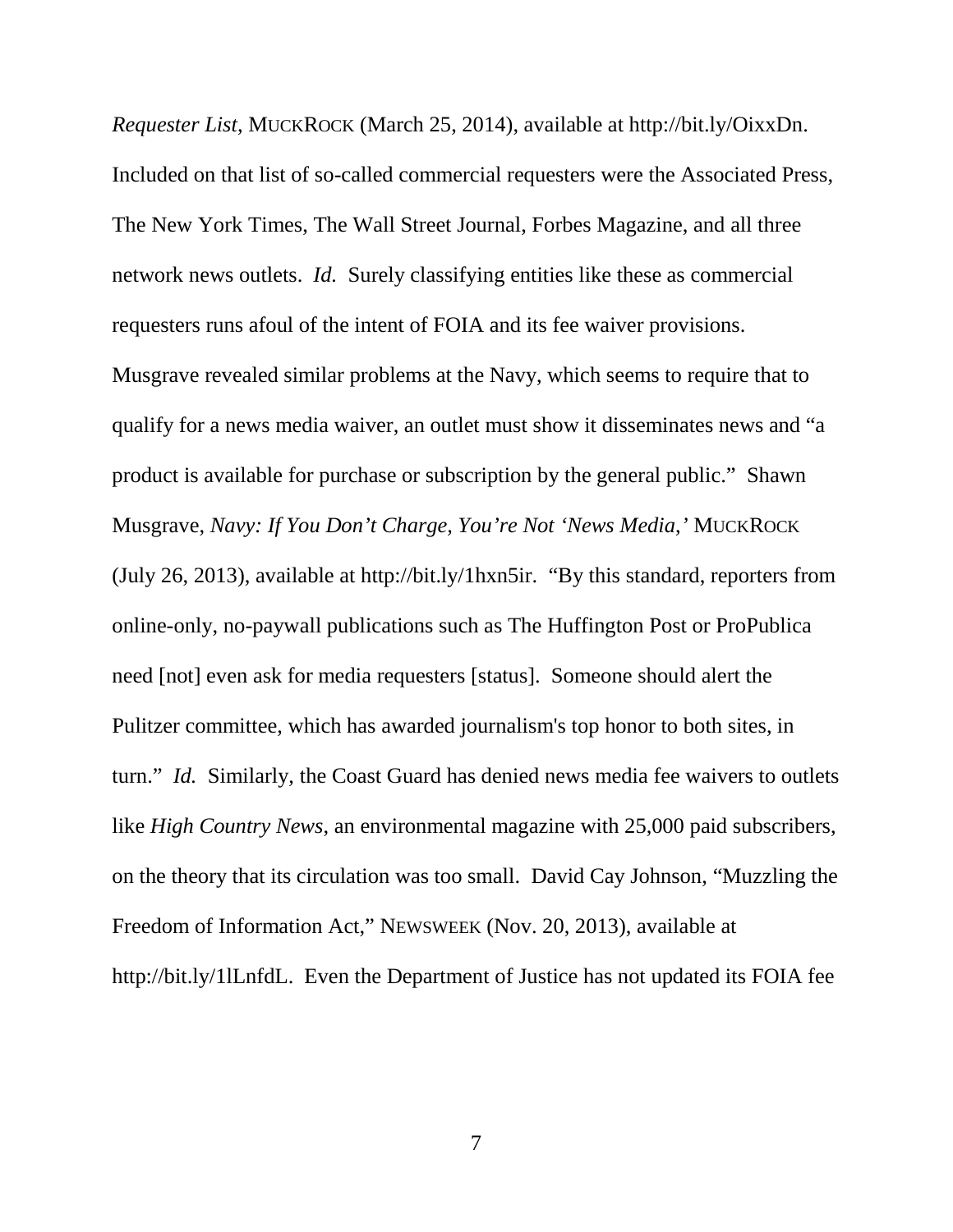guidelines since crucial amendments were enacted in 2007 to expand the definition of "representative of the news media." 28 C.F.R.  $§$  16.11.<sup>[3](#page-17-1)</sup>

Practices like the classifications these agencies put forth indicate a real need for courts to carefully assess agency decisions in these areas, and to do so without reference to any internal agency regulations. FOIA cannot accomplish its goal of getting behind the "curtains of secrecy" if the public's representatives are deprived of affordable access to government records.<sup>[4](#page-17-2)</sup> While *amici* are, of course, very concerned at their own exclusion from some news media requester lists, they also recognize the broader implications of such a limited reading of FOIA fee waiver provisions, and believe that the law requires a less restrictive stance.

## <span id="page-17-0"></span>**C. Websites are now the second-most used source of news for Americans, so the goals of FOIA need to be applied in the context of the changing media landscape.**

Americans are increasingly turning to online sources for news coverage and analysis. In 1996, 68 percent of Americans said they watched television news while 56 percent reported getting news from newspapers, and 54 percent from

<span id="page-17-2"></span><span id="page-17-1"></span><sup>&</sup>lt;sup>3</sup> The Occupation Safety and Health Administration, the Department of Homeland Security, the Central Intelligence Agency, the Federal Emergency Management Agency, and the Office of Government Ethics are among the other agencies that also have not adjusted their fee regulations since the 2007 amendments to FOIA. *See* Matthew L. Schafer, *Toll Gates to Public Information: Establishing a Broad Interpretation of the FOIA's News Media Fee Waiver Provision*, 21 (Jan. 16, 2014), available at SSRN: http://bit.ly/1nm6eFz (citing 29 C.F.R. § 70.38, 6 C.F.R. § 5.11, 32 C.F.R. § 1900.02, 5 C.F.R. § 2604.103, and 44 C.F.R. § 5.42). <sup>4</sup> Statement by the President upon Signing S.1160, *surpa*.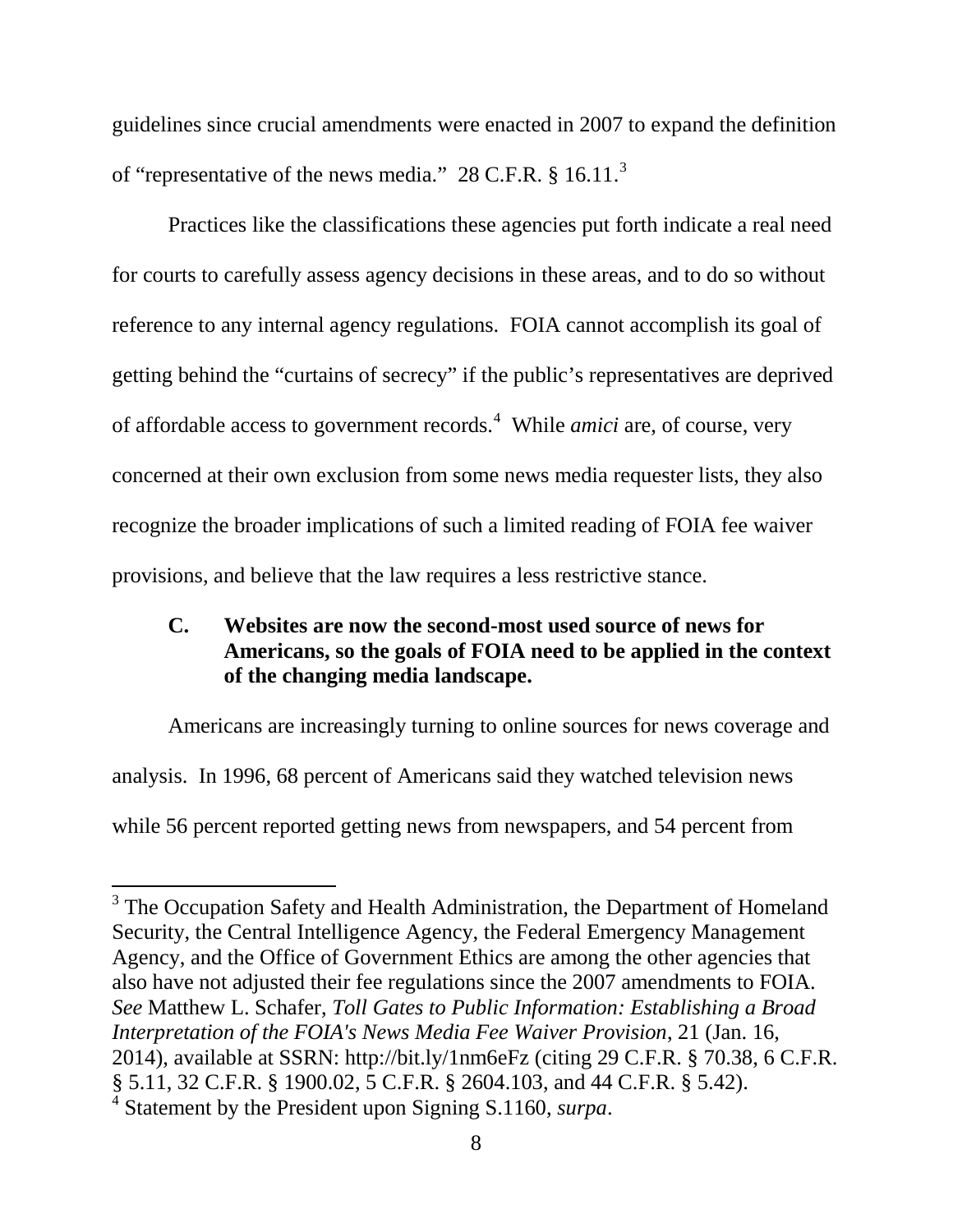radio. THE PEW RESEARCH CENTER FOR PEOPLE AND THE PRESS, *Trends in News Consumption: 1991-2012*, 1 (Sept. 27, 2012). In 2004, when Pew started measuring online news consumption, 24 percent of people reported getting news online, with the percentages dropping significantly in every other category to 43 percent for newspapers, 59 percent for television and 39 percent for radio. *Id.* By 2012, online news consumption had overtaken all but television, with 39 percent of Americans reporting they regularly got news online, compared with 55 percent who watched television news, 33 percent who listened to news on the radio, and 29 percent who read newspapers. *Id.*

Included in those numbers of online news consumers are, of course, those people who access traditional media through the Internet. But more importantly for the purposes of determining who qualifies for "news media" status, significant percentages of Americans also reported regularly getting their news from social media sites (19 percent), political blogs (12 percent), and email newsletters (13 percent). *Id.* at 6, 14, 18. Perhaps most significantly, many of the sites consumers identified as their sources of news online are blogs or other sites that would not fit a traditional definition of "news media." It is critical that court interpretations of FOIA reflect where such significant segments of the population are getting their information.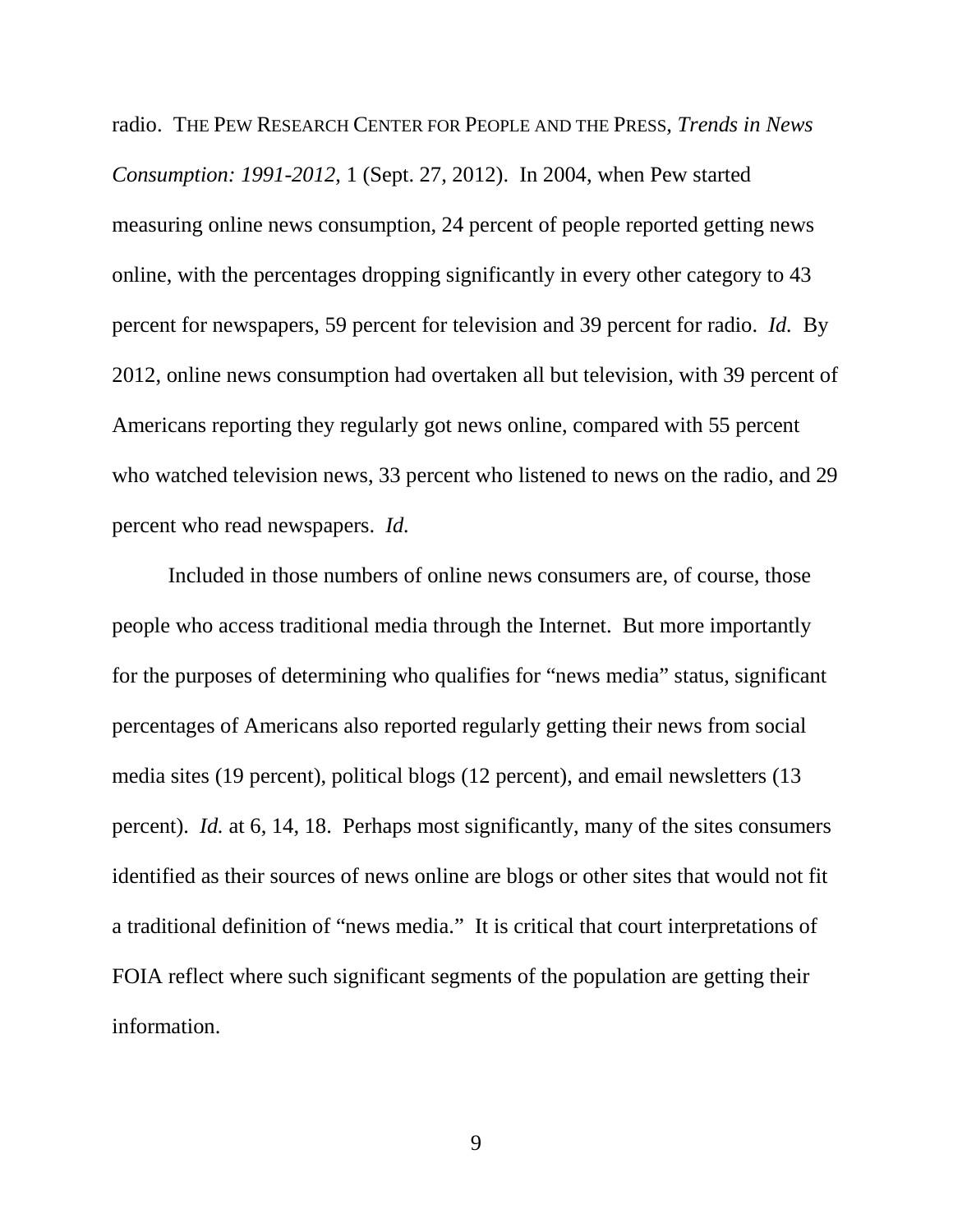<span id="page-19-0"></span>**D. The District Court's criteria for determining who qualifies as "news media" are outdated in light of the plain language of FOIA, the congressional intent behind the statute, and technological realities.**

Congress has twice amended its fee provisions to reflect concerns with how agencies and the courts have interpreted the waiver options and to expand access to government material. Federal agencies, however, have not adapted to those changes. Keeping the goals of greater public access in mind, and respecting the intent behind amendments to FOIA, this Court should reject the District Court's analysis of whether COA qualifies for "representative of the news media" status.

## **1. The current language of the news media fee waiver provisions supercedes the test upon which the District Court relied.**

<span id="page-19-1"></span>The first move Congress made toward recognizing the importance of access for news media requesters was to carve out a specific fee exemption for members of the media. The Freedom of Information Reform Act allowed the government to charge representatives of the news media only for reasonable duplication fees and not for search or review time. The Freedom of Information Reform Act of 1986, 52 Fed. Reg. at 10,012-20. Congressional sponsors of the Act supported a broad definition of "news media." *See*, *e.g.*, 132 Cong. Rec. S14,033 (daily ed. Sept. 27, 1986) (statement of Sen. Leahy).

Even in the face of this clear statutory directive, OMB instead established a requirement that the requester work "for an entity that is organized and operated to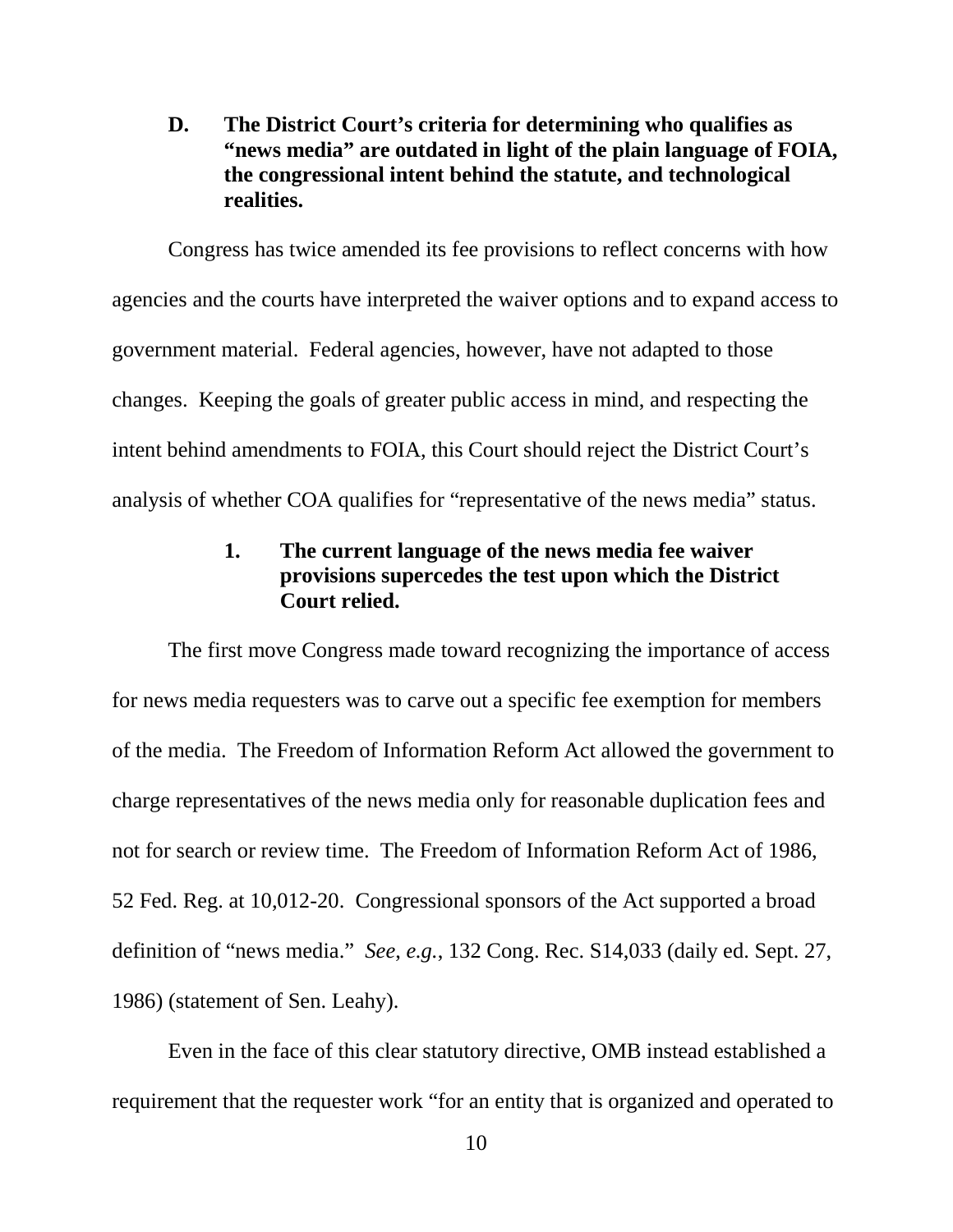publish or broadcast news to the public." The Freedom of Information Reform Act of 1986, 52 Fed. Reg. at 10,012-20.

The Openness Promotes Effectiveness in our National Government Act ("OPEN Government Act"), which became law at the end of 2007, specifically did away with any "for an entity" requirement in the definition of "representative of the news media" and specified that:

> In this clause, the term "a representative of the news media" means any person or entity that gathers information of potential interest to a segment of the public, uses its editorial skills to turn the raw materials into a distinct work, and distributes that work to an audience [ . . . ] Moreover, as methods of news delivery evolve (for example, the adoption of the electronic dissemination of newspapers through telecommunications services), such alternative media shall be considered to be news-media entities.

5 U.S.C. § 552(a)(4)(A)(ii). The language of the FOIA statute as it now stands makes clear that "news media" is to be defined broadly and flexibly enough to accommodate a wide range of journalists and new outlets. However, neither OMB nor the District Court adjusted its definitions or analysis to comport with the 2007 amendments to FOIA.

## **2. Even if the new statutory language of FOIA leaves some ambiguity in the definition of "news media," the drafters clearly intended an expansive interpretation.**

<span id="page-20-0"></span>FOIA does not specifically define "news media," a wise choice in light of the constantly evolving nature of the media world, but sponsors of the two most recent changes to the fee structure have made clear they intended a broad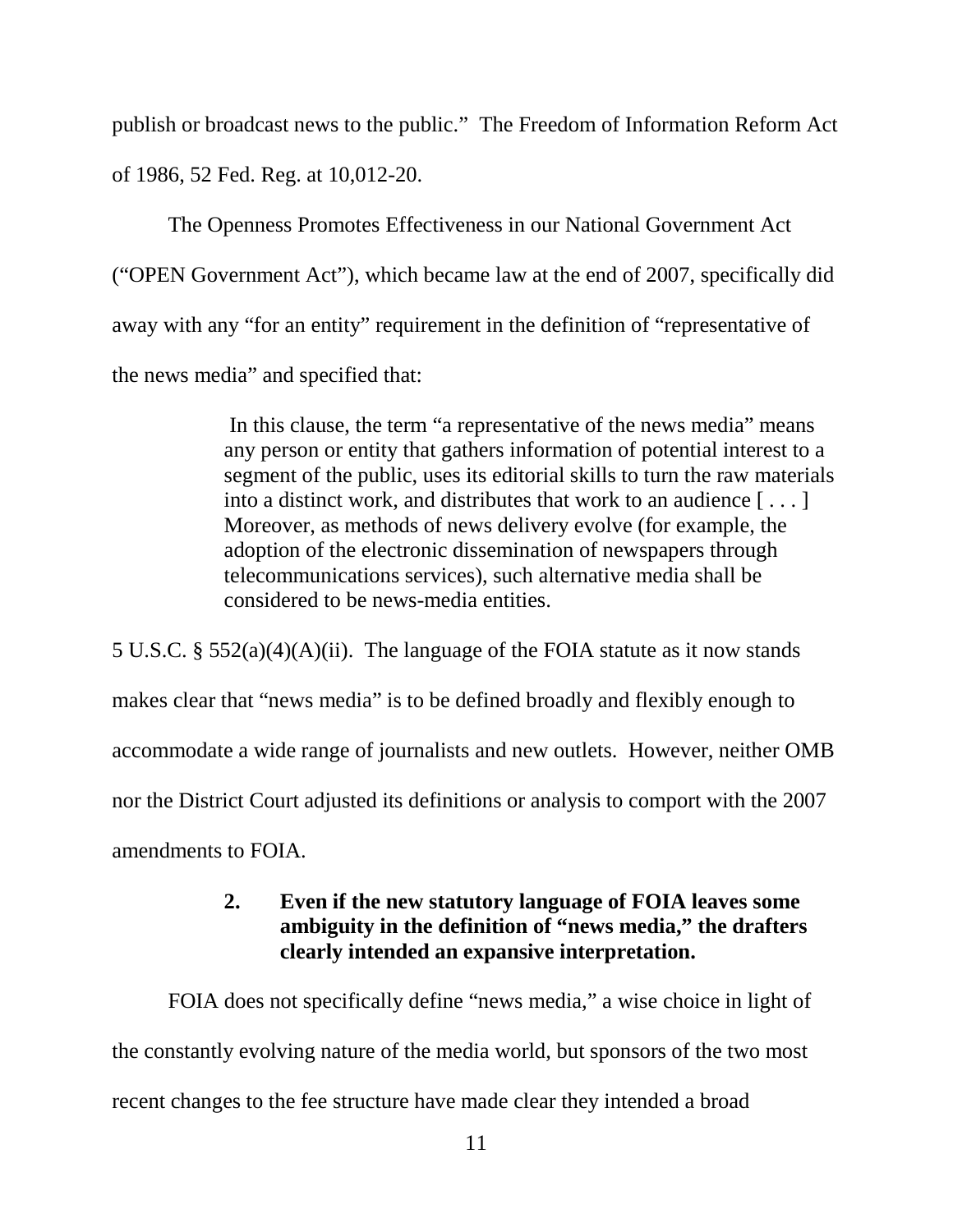interpretation of the phrase. Senator Patrick Leahy indicated in 1986 that he was introducing the Freedom of Information Reform Act in part to "relieve the news media of the need to pay a high cost for access to Government records." 132 Cong. Rec. S14,033 (daily ed. Sept. 27, 1986) (statement of Sen. Leahy); The Freedom of Information Reform Act of 1986, 52 Fed. Reg. at 10,012-20. Representative Glenn English explained that the law favored "those in the information dissemination business because the use of the FOIA for public dissemination of information in government files is in the public interest." 132 Cong. Rec. H9,464 (daily ed. Oct. 8, 1986) (statement of Rep. English). And Rep. English agreed with Sen. Leahy when the senator said, "As new technologies expand, there are new methods of communications which disseminate information to people through media other than traditional print or broadcast media, and these entities should be considered as 'representatives of the news media.' " 132 Cong. Rec. S27,190 (daily ed. Sept. 30, 1986) (statement of Sen. Leahy); 132 Cong. Rec. H9,464 (daily ed. Oct. 8, 1986) (statement of Rep. English) (indicating Leahy's statement "reflect[s] the intent of the Congress in making these changes to the FOIA.").

The OMB, which was tasked with defining "representative of the news media," adopted a definition that required the requester to be reporting "for an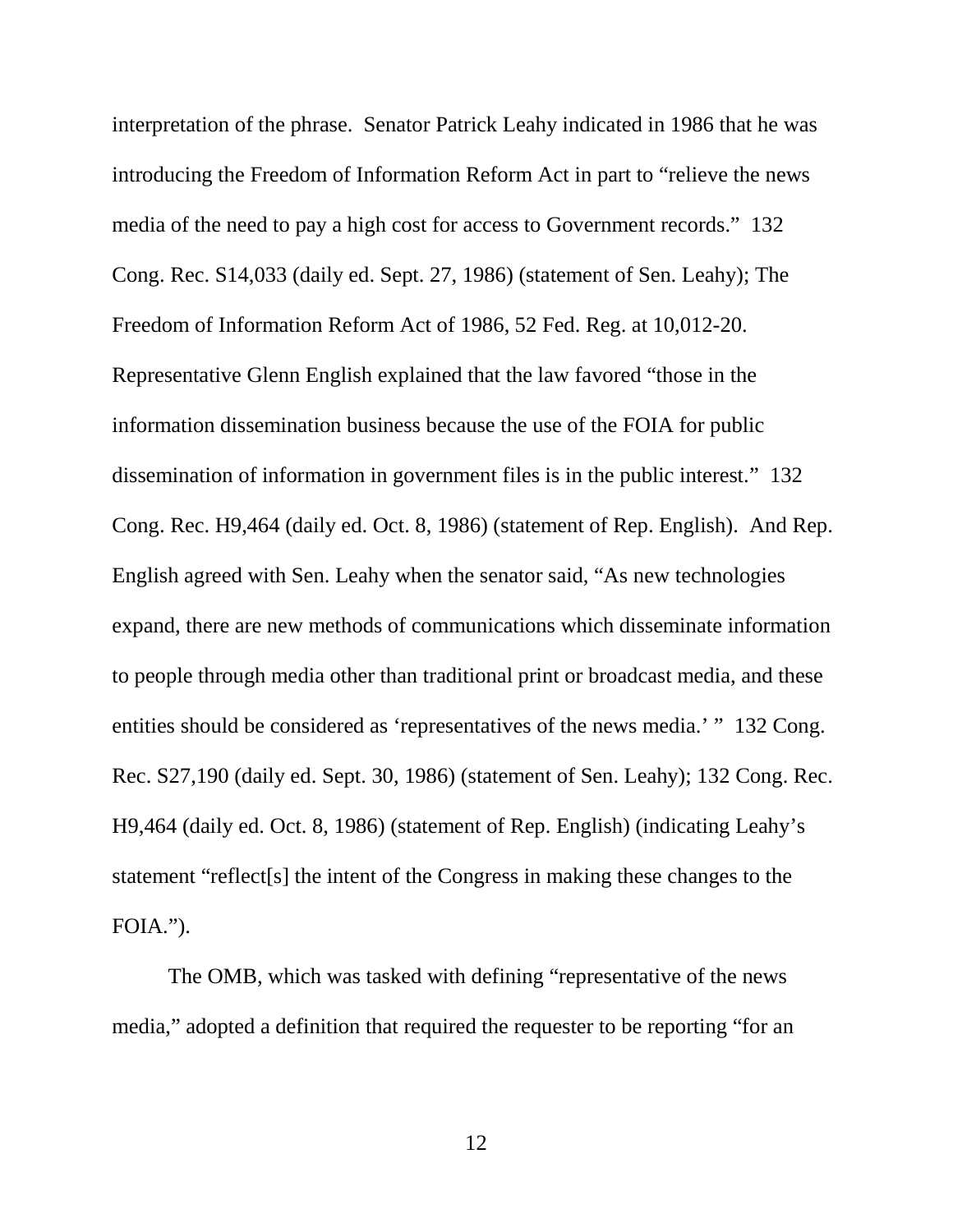entity." The Freedom of Information Reform Act of 1986, 52 Fed. Reg. at 10,012- 20.

In 2007, Congress addressed this issue by adopting another set of revisions to FOIA. The FOIA Amendments were first introduced in the House of Representatives that year by Representative William Clay, who said his amendment was intended to expand the news media fee waiver provision to make clear the government should not deny a fee waiver "solely on the basis of the absence of institutional associations of the requester, but shall consider the prior publication history of the requester," including online publications. H.R. 1309, 110th Cong. (1st Sess. 2007). Senator Leahy and Senator John Cornyn followed Representative Clay's introduction of the FOIA Amendments with the OPEN Government Act, which Senator Leahy said was meant to "protect the public's right to know, by ensuring that anyone who gathers information to inform the public, including freelance journalists and bloggers, may seek a fee waiver when they request information under FOIA." 153 Cong. Rec. 15,831 (Dec. 18, 2007) (statement of Sen. Leahy).

Rather than apply the news media fee waiver as Congress intended, though, agencies and the courts have continued to use the old "for-an-entity" analysis to determine news media status.

> This status quo is interesting for one main reason: it illustrates a sort of ex post facto legislative process executed by the non-legislative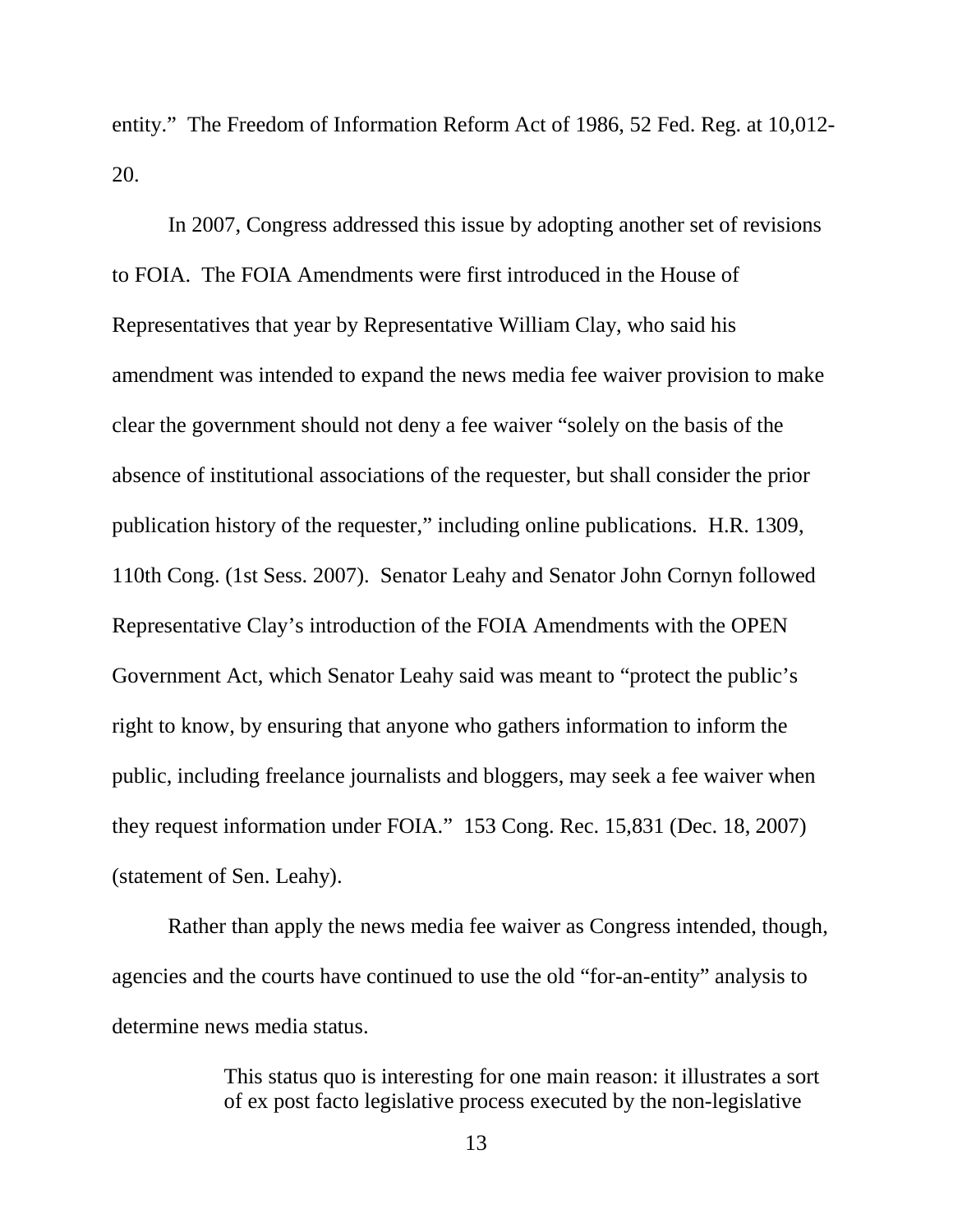branches of the government that have erased in practice the progress of legislative reforms in theory.

Matthew L. Schafer, *Toll Gates to Public Information: Establishing a Broad Interpretation of the FOIA's News Media Fee Waiver Provision*, 26 (Jan. 16, 2014), available at SSRN: http://bit.ly/1nm6eFz. The District Court in this case

<span id="page-23-0"></span>fell victim to the same error.

## **3. Evolving technology makes determining likely public impact based merely on where a requester intends to publish or previous publication or page view records an unreliable and unworkable standard.**

The District Court here found that COA did not qualify as a "representative of the news media," holding COA does not "turn raw materials into a distinct work" or "distribute[ ] that work to an audience." However, the District Court held that COA did meet the first requirement for news media status: it "gathers information of potential interest to a segment of the public."

In holding that COA does not use varied materials to create a distinct work, the District Court pointed only to previous publication history, and there only in a general way. According to the District Court, posts on an organization's own website and related social media pages (such as Facebook and Twitter), along with an email newsletter, are not sufficient to demonstrate publication history on a topic. *Cause of Action v. Fed. Trade Comm'n*, 961 F.Supp.2d 142, 162 (2013). Given that 19 percent of Americans report getting their news from social media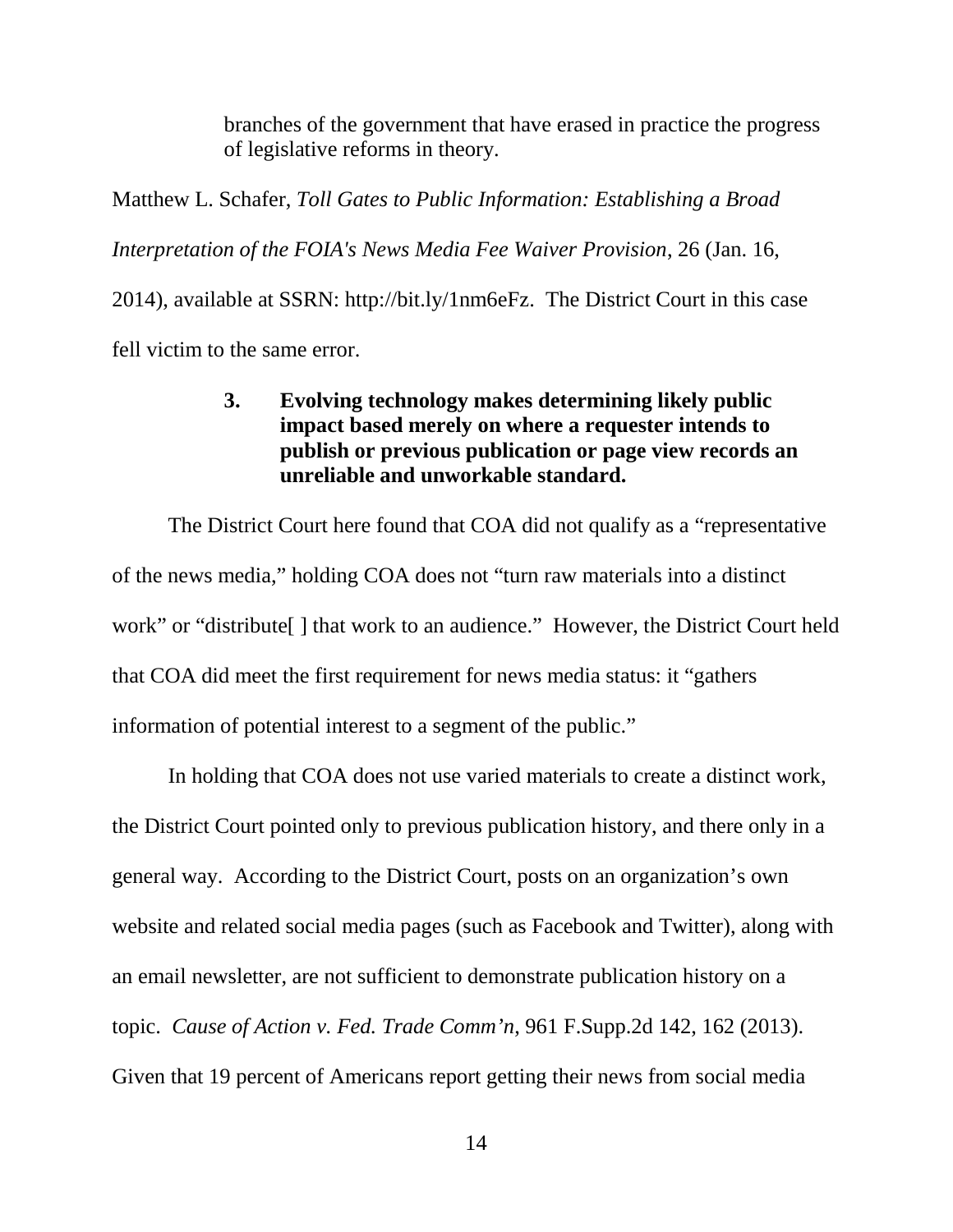sites, 12 percent report getting news from political blogs, and 13 percent report getting news from email newsletters, the District Court discounted a huge potential audience in dismissing the way COA chooses to communicate with its readers.<sup>[5](#page-24-0)</sup>

On the third "representative of the news media" prong, the District Court was focused on distinguishing between "disseminat[ing] the requested information to the public rather than merely mak[ing] it available." *Cause of Action*, 961

F.Supp.2d at 136. But this is untenable; it is a distinction without a difference.

The active/passive distinction is indeterminate at best, even when applied to conventional media, and when used as a framework for electronic publication, it leads to results that are essentially accidental and provides no real guidance for determining whether disclosure is in the public interest.

Russo, 40 COLUM.J.L. & SOC. PROBS. at 249. Not only is the District Court's analysis troubling because of the arbitrary outcomes it would produce, but it would also exclude sites that are undeniably representatives of the news media from obtaining the fee waiver they are entitled to. Under this test, even *The New York Times* or *The Washington Post* when publishing something only on their websites would not qualify as news media.

The District Court more specifically faulted COA for not estimating how many people view its website and social media sites, such as Facebook and Twitter. That requirement is arbitrary – it is not clear how many page views would

<span id="page-24-0"></span><sup>5</sup> PEW RESEARCH CENTER, *Trends in News Consumption*, 6, 14, 18.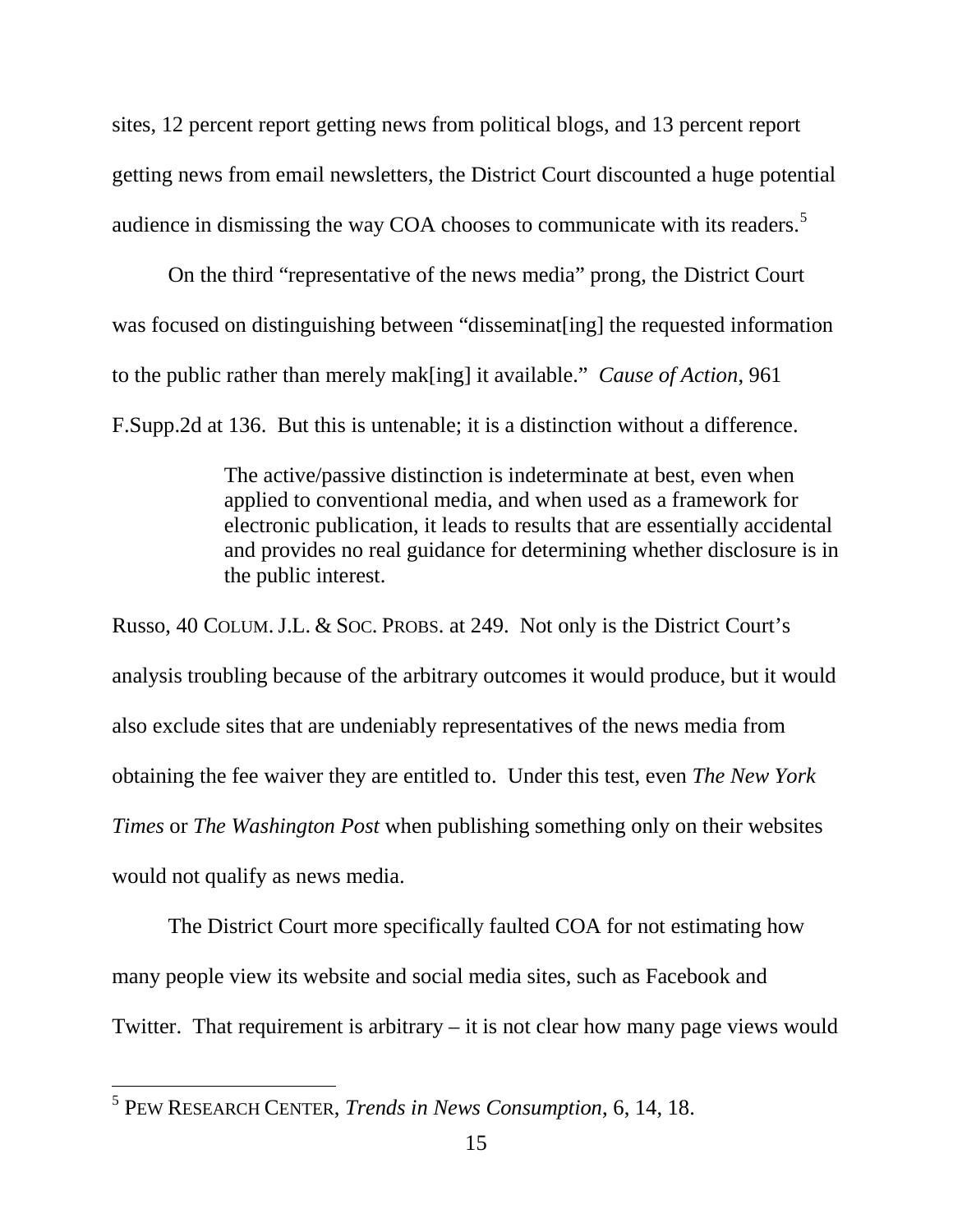satisfy the District Court in this case – but more importantly, it runs contrary to the specific language of FOIA, which requires a requester to show only that it "distributes [a] work to *an* audience." 5 U.S.C. 552(a)(4)(A)(ii) (emphasis added). FOIA imposes no minimum audience requirement on news media requesters, and in fact, to do so would frustrate the waiver provision's purpose. Requiring a certain number of consumers before an entity qualifies for news media requester status would unfairly burden fledgling media outlets, solo bloggers, freelance journalists, and media outlets that serve smaller or less populous geographic areas. That outcome contradicts Congress's mandate to "ensur[e] that anyone who gathers information to inform the public, including freelance journalist and bloggers, may seek a fee waiver when they request information under FOIA." 153 Cong. Rec. 15,831 (Dec. 18, 2007) (statement of Sen. Leahy).

## <span id="page-25-0"></span>**II. The District Court improperly deferred to the agency's interpretation of "public interest," despite being charged with responsibility for a** *de novo*  **review of the record.**

In analyzing agency determinations under FOIA, including decisions on whether or not to grant a fee waiver, courts are supposed to conduct a *de novo* review. 5 U.S.C. § 552(a)(4)(A)(vii); *see also* 5 U.S.C. § 552(a)(4)(B). The District Court has at least once suggested that agencies are entitled to deference in determinations of requester status, since those decisions typically only involve fee reductions (for news media entities or public interest requesters) and not a full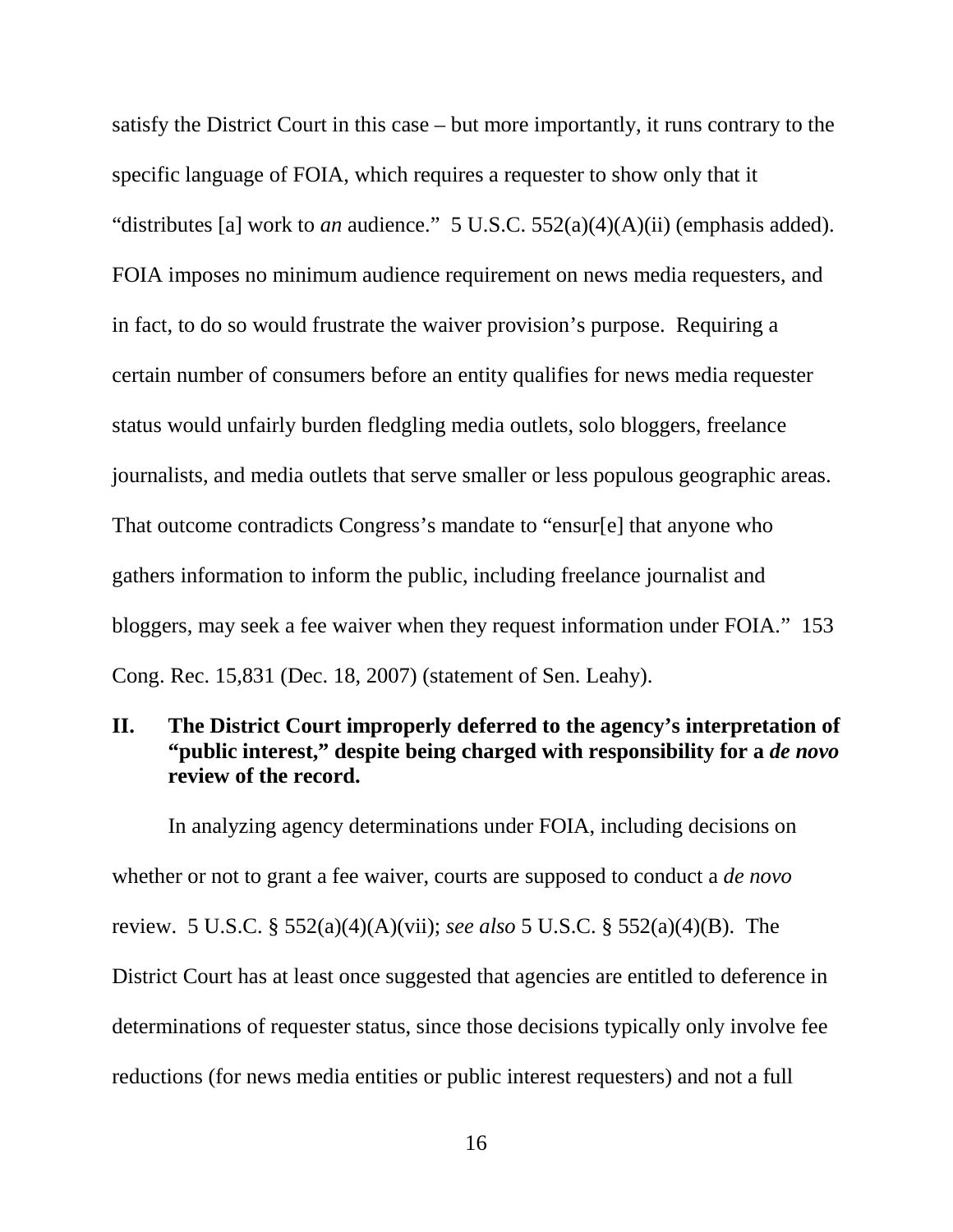waiver. *See, e.g., Judicial Watch, Inc. v. Dept. of Justice*, 122 F.Supp.2d 5,

(D.D.C. 2000). "However, the broad language of the review provision – which speaks of any action 'under this section,' as opposed to simply a subset of actions under § 552(a)(4)(A)[] – argues against this interpretation." Russo, 40 COLUM. J.L. & SOC. PROBS. 225, fn. 91. Agency decisions as to fee waivers are not entitled to deference. *See Al-Fayed v. C.I.A.*, 254 F.3d 300, 307 (D.C. Cir. 2001) (holding that "because FOIA's terms apply government-wide, we generally decline to accord deference to agency interpretations of the statute, as we would otherwise do under Chevron.").

The District Court correctly recognized that it was to do a *de novo* review of the agency's decision on whether COA qualified for a public interest fee waiver. *Cause of Action*, 961 F.Supp.2d at 153. Having made that determination, though, the District Court proceeded to apply the agency's own test for evaluating public interest status: "The FTC has promulgated a regulation setting out four requirements a party making a FOIA request must meet to satisfy this standard. 16 C.F.R. § 4.8(e)(2)." *Id.* at 154. The District Court then walked through an analysis of whether COA met the four-part test set forth in the FTC regulation. Even the cases the District Court cites in support of the four-part analysis rely not on a judge's own true *de novo* interpretation of the fee waiver provisions, but rather on agency regulations at the Department of Justice, Department of Treasury, and the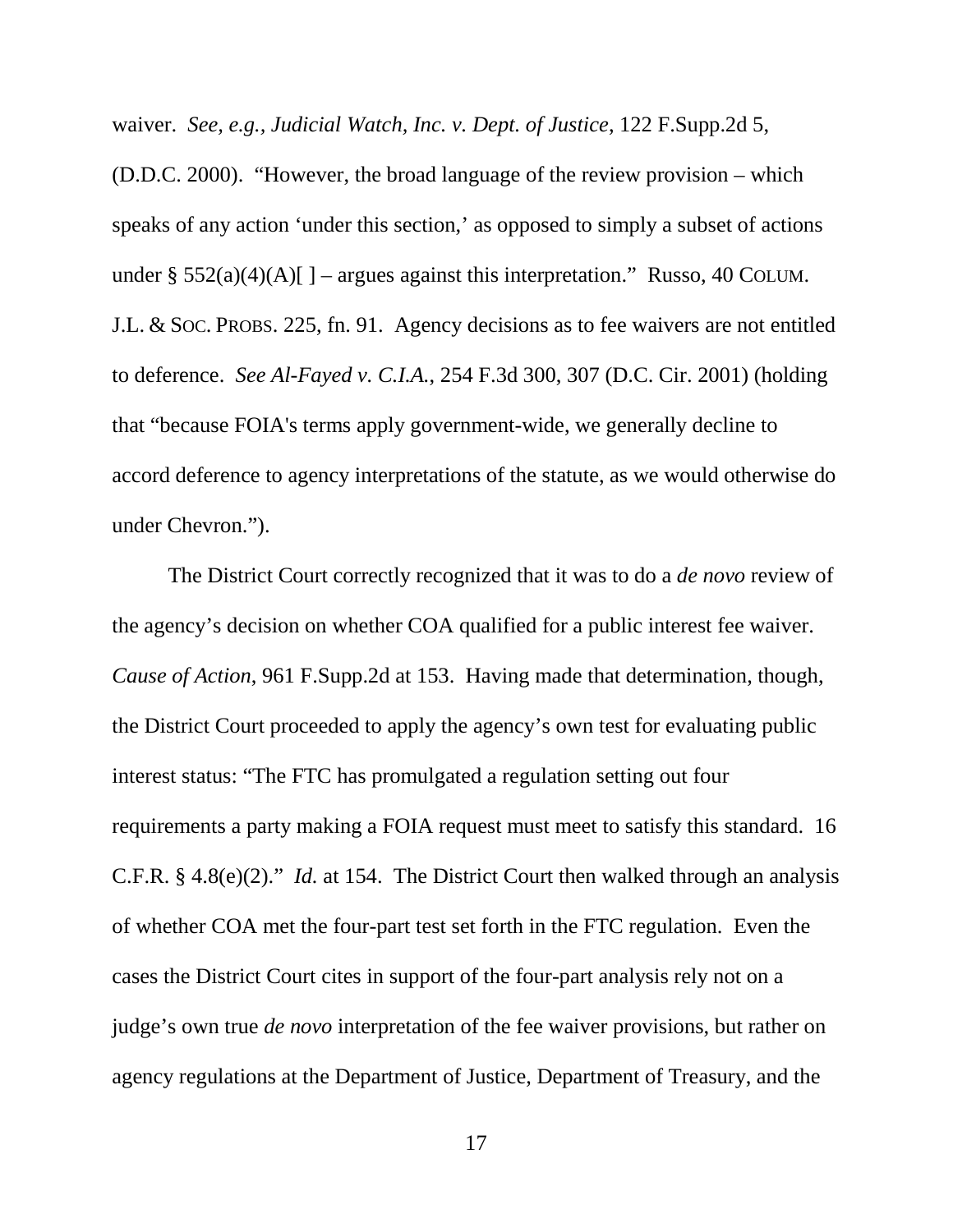Internal Revenue Service. *See Judicial Watch, Inc. v. Dept. of Justice*, 365 F.3d 1108, 1126 (D.C. Cir. 2004) and *Judicial Watch, Inc. v. Rossotti*, 326 F.3d 1309, 1312 (D.C. Cir. 2003). The application of agency regulations was erroneous in the context of a *de novo* review. Russo, 40 CLMJLSP at 243. The District Court should instead have examined the denial in the context of the statutory language, not the agency's regulations. *See*, *e.g.*, *Doe v. U.S.*, 821 F.2d 694, 698 (D.C. Cir. 1987) (recognizing that under de novo review, a court may go beyond the administrative record to "pursue whatever further inquiry it finds necessary," and approving a district court decision to look to the language of the Privacy Act statute to determine whether an agency acted appropriately).

If this Court determines COA is not entitled to a news media fee waiver, it should remand to the District Court for renewed consideration of the public interest fee waiver without the application of agency regulations to the discussion.

#### **CONCLUSION**

<span id="page-27-0"></span>For the reasons stated above, this Court should reverse the District Court's August 19, 2013, order granting summary judgment to the FTC and find that the District Court applied the wrong standards to determine whether or not COA qualified for fee waivers under FOIA.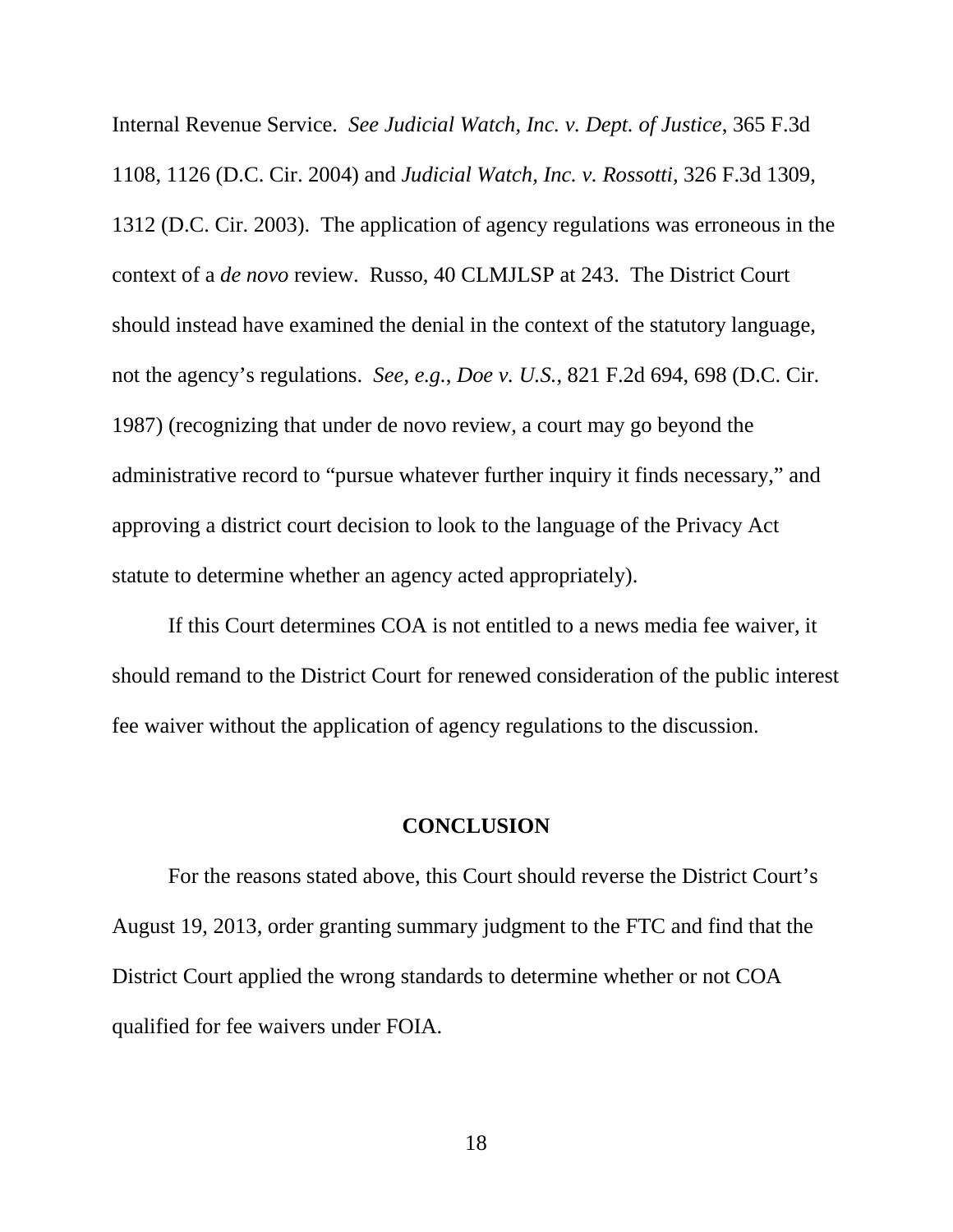Respectfully submitted,

/s/ Bruce D. Brown BRUCE D. BROWN The Reporters Committee for Freedom of the Press 1101 Wilson Blvd., Suite 1100 Arlington, VA 22209 Phone: (703) 807-2100 Fax: (703) 807-2109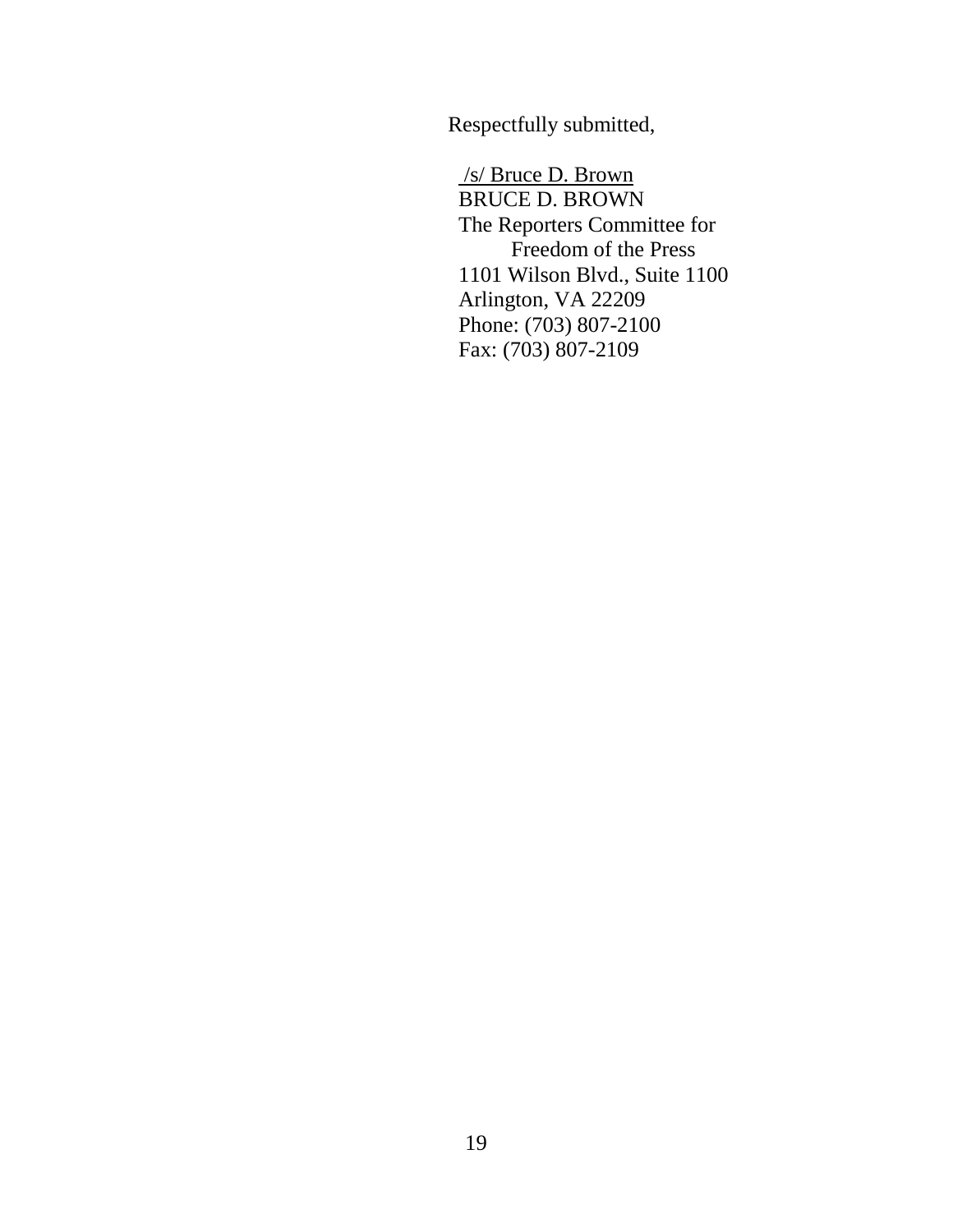#### **CERTIFICATE OF COMPLIANCE**

<span id="page-29-0"></span>I, Bruce D. Brown, do hereby certify: (1) Brief of *Amici Curiae* complies with the type-volume limitation Fed. R. App. P.  $32(a)(7)(B)$  because it contains 4,117 words, according to the word count of Microsoft Office Word 2010; (2) Brief of *Amici Curiae* complies with the typeface requirements of Fed. R. App. P.  $32(a)(5)$  and the type style requirements of Fed. R. App. P.  $32(a)(6)$  because it has been prepared in a proportionally spaced typeface using Microsoft Office Word 2010 in 14-point Times New Roman; and (3) Brief of *Amici Curiae* has been scanned for viruses and is virus free.

/s/ Bruce D. Brown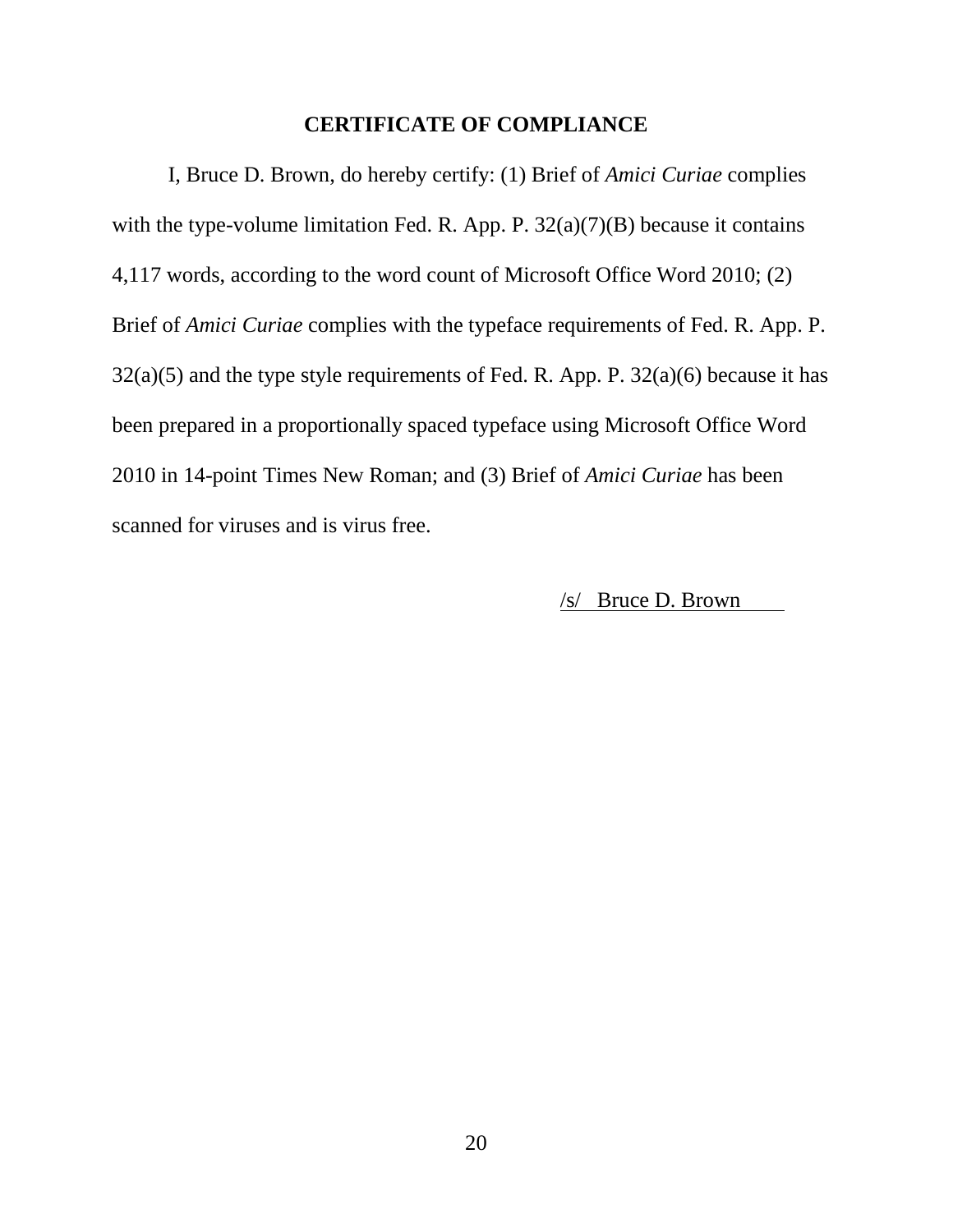#### **APPENDIX A**

<span id="page-30-0"></span>Descriptions of *amici*:

**The Reporters Committee for Freedom of the Press** is a voluntary, unincorporated association of reporters and editors that works to defend the First Amendment rights and freedom of information interests of the news media. The Reporters Committee has provided representation, guidance and research in First Amendment and Freedom of Information Act litigation since 1970.

**First Amendment Coalition** is a nonprofit public interest organization dedicated to defending free speech, free press and open government rights in order to make government, at all levels, more accountable to the people. The Coalition's mission assumes that government transparency and an informed electorate are essential to a self-governing democracy. To that end, we resist excessive government secrecy (while recognizing the need to protect legitimate state secrets) and censorship of all kinds.

**The Investigative Reporting Workshop**, a project of the School of Communication (SOC) at American University, is a nonprofit, professional newsroom. The Workshop publishes in-depth stories at investigativereportingworkshop.org about government and corporate accountability, ranging widely from the environment and health to national security and the economy.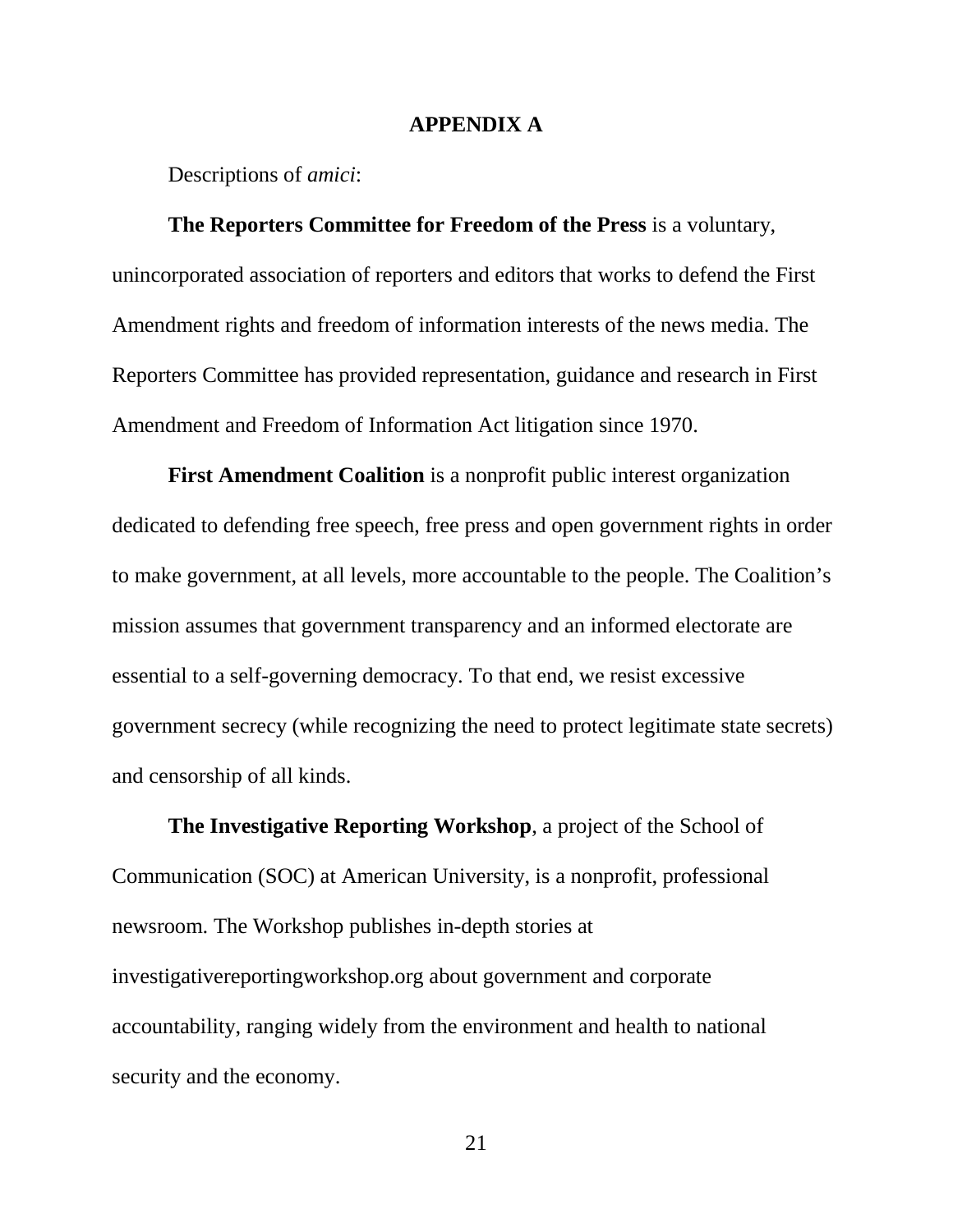**The National Press Photographers Association** ("NPPA") is a 501(c)(6) non-profit organization dedicated to the advancement of visual journalism in its creation, editing and distribution. NPPA's approximately 7,000 members include television and still photographers, editors, students and representatives of businesses that serve the visual journalism industry. Since its founding in 1946, the NPPA has vigorously promoted the constitutional rights of journalists as well as freedom of the press in all its forms, especially as it relates to visual journalism. The submission of this brief was duly authorized by Mickey H. Osterreicher, its General Counsel.

**National Public Radio, Inc.** is an award-winning producer and distributor of noncommercial news programming. A privately supported, not-for-profit membership organization, NPR serves a growing audience of more than 26 million listeners each week by providing news programming to 285 member stations that are independently operated, noncommercial public radio stations. In addition, NPR provides original online content and audio streaming of its news programming. NPR.org offers hourly newscasts, special features and 10 years of archived audio and information.

**North Jersey Media Group Inc.** ("NJMG") is an independent, familyowned printing and publishing company, parent of two daily newspapers serving the residents of northern New Jersey: The Record (Bergen County), the state's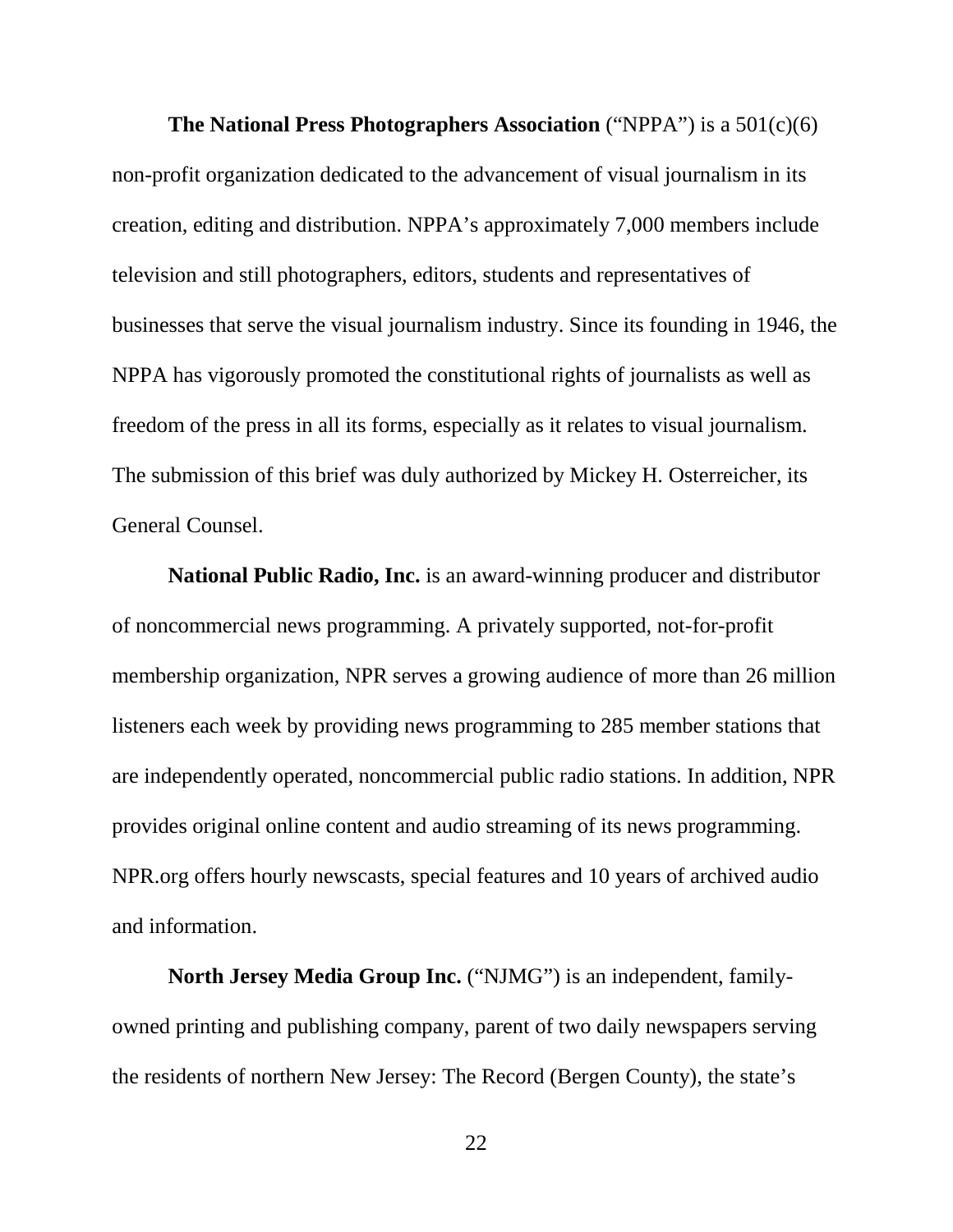second-largest newspaper, and the Herald News (Passaic County). NJMG also publishes more than 40 community newspapers serving towns across five counties and a family of glossy magazines, including (201) Magazine, Bergen County's premiere magazine. All of the newspapers contribute breaking news, features, columns and local information to NorthJersey.com. The company also owns and publishes Bergen.com showcasing the people, places and events of Bergen County.

**The Seattle Times Company**, locally owned since 1896, publishes the daily newspaper The Seattle Times, together with The Issaquah Press, Yakima Herald-Republic, Walla Walla Union-Bulletin, Sammamish Review and Newcastle-News, all in Washington state.

**Stephens Media LLC** is a nationwide newspaper publisher with operations from North Carolina to Hawaii. Its largest newspaper is the Las Vegas Review-Journal.

**WP Company LLC** (d/b/a The Washington Post) publishes one of the nation's most prominent daily newspapers, as well as a website, www.washingtonpost.com, that is read by an average of more than 20 million unique visitors per month.